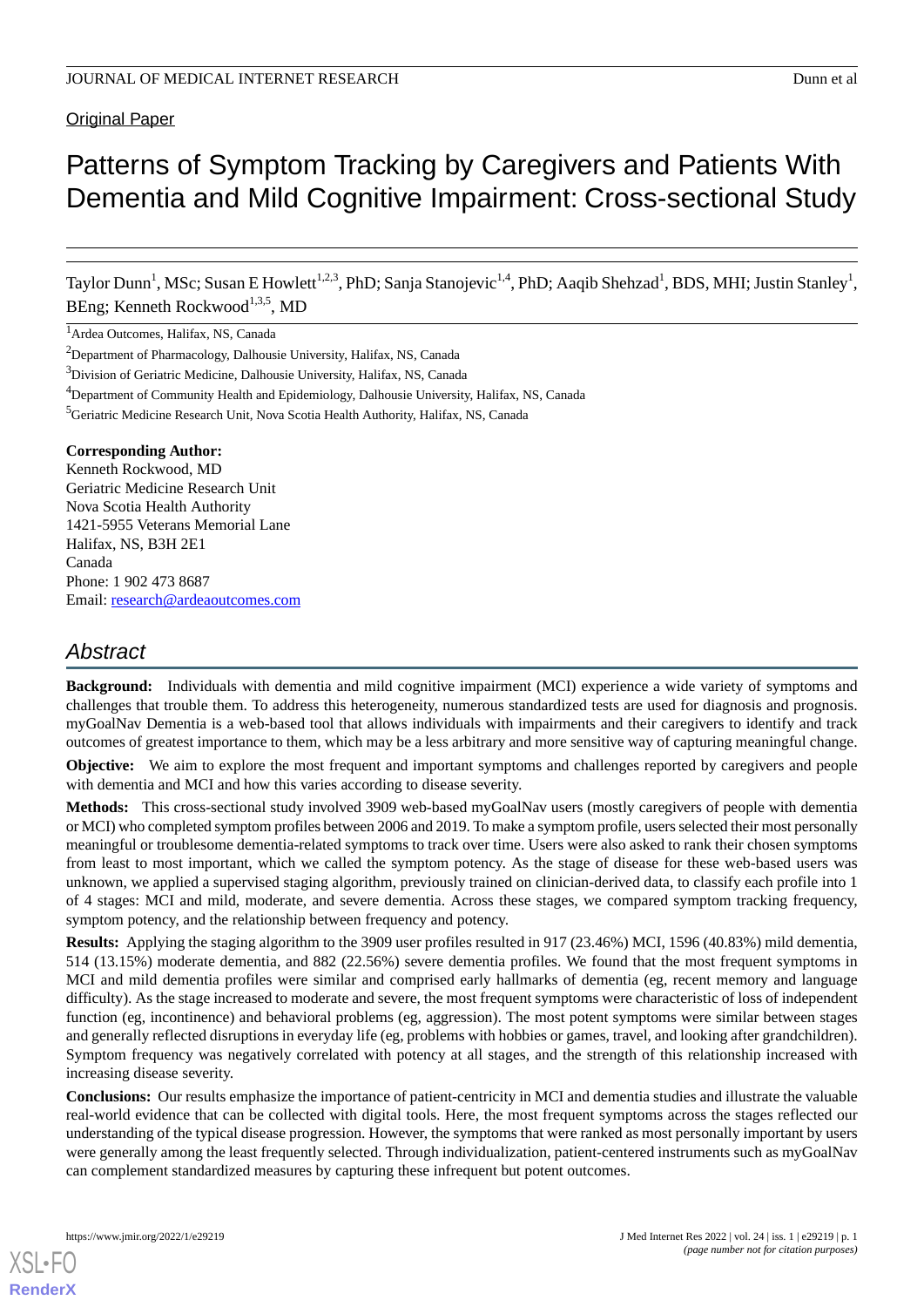*(J Med Internet Res 2022;24(1):e29219)* doi:  $10.2196/29219$ 

#### **KEYWORDS**

dementia; mild cognitive impairment; real-world evidence; patient-centric outcomes; machine learning; dementia stage; Alzheimer disease; symptom tracking

# *Introduction*

## **Background**

It is proving difficult to understand what constitutes successfully treated late-life dementia. This reflects in part the evolving understanding of Alzheimer disease (AD). Contemporary thinking sees AD as a biological construct, defined by biomarkers that can be detected in vivo or during autopsy [[1\]](#page-11-0). In this formulation, AD is distinguished from Alzheimer dementia, a clinical syndrome [\[2](#page-11-1)]. However, this separation is not clear. In contrast to the prior view that a definitive diagnosis of AD could only be made at autopsy [[3\]](#page-12-0), it is now recognized that many people who meet the neuropathological criteria for AD do not have dementia when alive [\[4](#page-12-1)]. Few people with late-life dementia have *pure* AD; in the great majority, it is present along with many other neuropathological features [[5](#page-12-2),[6\]](#page-12-3). Furthermore, even a full suite of neuropathological markers cannot distinguish between people who had dementia when alive and those who did not; other factors such as history of delirium [\[7](#page-12-4)], prior hospitalization [\[8](#page-12-5)], and degree of frailty are each important [[9\]](#page-12-6). Similarly, a range of factors, from the level of education [[10\]](#page-12-7) to stimulating psychosocial and lifestyle experiences [[11\]](#page-12-8), is seen as potentially protective, even if less well-studied. A further challenge to defining successful treatment is that standard outcome measures, notably including the commonly used AD Assessment Scale–Cognitive subscale (ADAS-Cog), can underestimate meaningful clinical changes [[12](#page-12-9)[,13](#page-12-10)].

The new consensus on defining AD and the broader understanding of what gives rise to late-life dementia together have propelled a rethinking of which outcomes to measure in dementia and predementia clinical trials [\[14](#page-12-11),[15](#page-12-12)]. The Food and Drug Administration guidelines in 2018 [[16\]](#page-12-13) suggested that a single primary end point, which assesses both cognitive and functional effects (eg, the Clinical Dementia Rating [CDR] scale–Sum of Boxes  $[17,18]$  $[17,18]$  $[17,18]$  $[17,18]$ ) may be used to evaluate treatment in early-stage patients with biomarker-defined AD. With this reevaluation, it may be useful to consider patient-reported impacts of treatment. This could be a less arbitrary means of understanding treatment efficacy compared with changes in biomarkers that tend to correlate poorly with clinical measures [[19](#page-12-16)[-24](#page-13-0)]. Along these lines, the lack of correlation between clinical manifestations of the disease and biomarker positivity has motivated the reconsideration of a purely biological definition of AD, suggesting that the disease designation be restricted to people who combine biomarker positivity with specific AD phenotypes [\[25](#page-13-1)].

Patient-centric outcome measures, in which patient (and caregiver) preferences are directly incorporated and measured, have slowly gained traction in clinical trials and research communities [\[26\]](#page-13-2), including an endorsement from the Food and Drug Administration [[27\]](#page-13-3). By giving a voice to the patient, we

can achieve more meaningful and interpretable measures of treatment benefit [[28\]](#page-13-4), as seen in some dementia research, including clinical trials of people with AD receiving donepezil [[29\]](#page-13-5) and galantamine [\[30](#page-13-6)], which used goal attainment scaling [[31,](#page-13-7)[32\]](#page-13-8) as a primary outcome. Here, personalized outcomes offered highly sensitive measures of change that were viewed as clinically meaningful by patients and caregivers [\[13](#page-12-10)]. This approach also provided additional insights into what is most important to this population, for example, an unanticipated treatment benefit in the troubling symptom of verbal repetition [[33,](#page-13-9)[34\]](#page-13-10). Indeed, from mild cognitive impairment (MCI), which is the symptomatic predementia stage of AD [\[35](#page-13-11)], to the severe stage of dementia, patients are troubled by diverse sets of cognitive, functional, and behavioral symptoms. However, we lack a comprehensive inventory of symptoms across the disease spectrum and their susceptibility to treatment. Surveys of symptoms are few, in part as they are expensive. For this purpose, the web-based environment can be well-suited.

Our group has shown that data on people living with MCI and dementia and their caregivers can be acquired with an internet-based tool called myGoalNav Dementia (previously SymptomGuide Dementia; developed by Ardea Outcomes). This symptom tracking platform provides a large library from which users can identify and track dementia symptoms that are most important to them [\[36](#page-13-12)]. Note the distinction between a symptom being present—as in a *tick box* survey of symptom prevalence—and one being important to individual patients and caregivers. Earlier, we had used myGoalNav to investigate construct validity with the Dependence Scale [\[37](#page-13-13)]; identify clusters of neuropsychiatric symptoms [[38\]](#page-13-14); characterize the symptoms of verbal repetition [\[39](#page-13-15)], misplacing objects [[40\]](#page-13-16), and agitation [\[41](#page-13-17)]; and evaluate donepezil in a 6-month open-label study [[42\]](#page-13-18). Here, we use myGoalNav Dementia to better understand the patterns of dementia symptom tracking with the severity of impairment, as staged by a machine learning algorithm.

#### **Objective**

The aims of this cross-sectional study are three-fold: (1) to compare symptom frequency by stage, (2) to compare symptom importance by stage, and (3) to examine the relationship between frequency and importance. In doing so, our overall goal is to demonstrate the usefulness and the types of insights gained from web-based symptom tracking in people with dementia and MCI.

# *Methods*

#### **Data Collection**

The data are from the myGoalNav Dementia platform, previously called SymptomGuide Dementia. Launched as a website in 2007 for people with cognitive impairment and their caregivers, the key feature of the platform is a library (or *menu*) of common dementia-related symptoms and challenges. The

```
XSL•FO
RenderX
```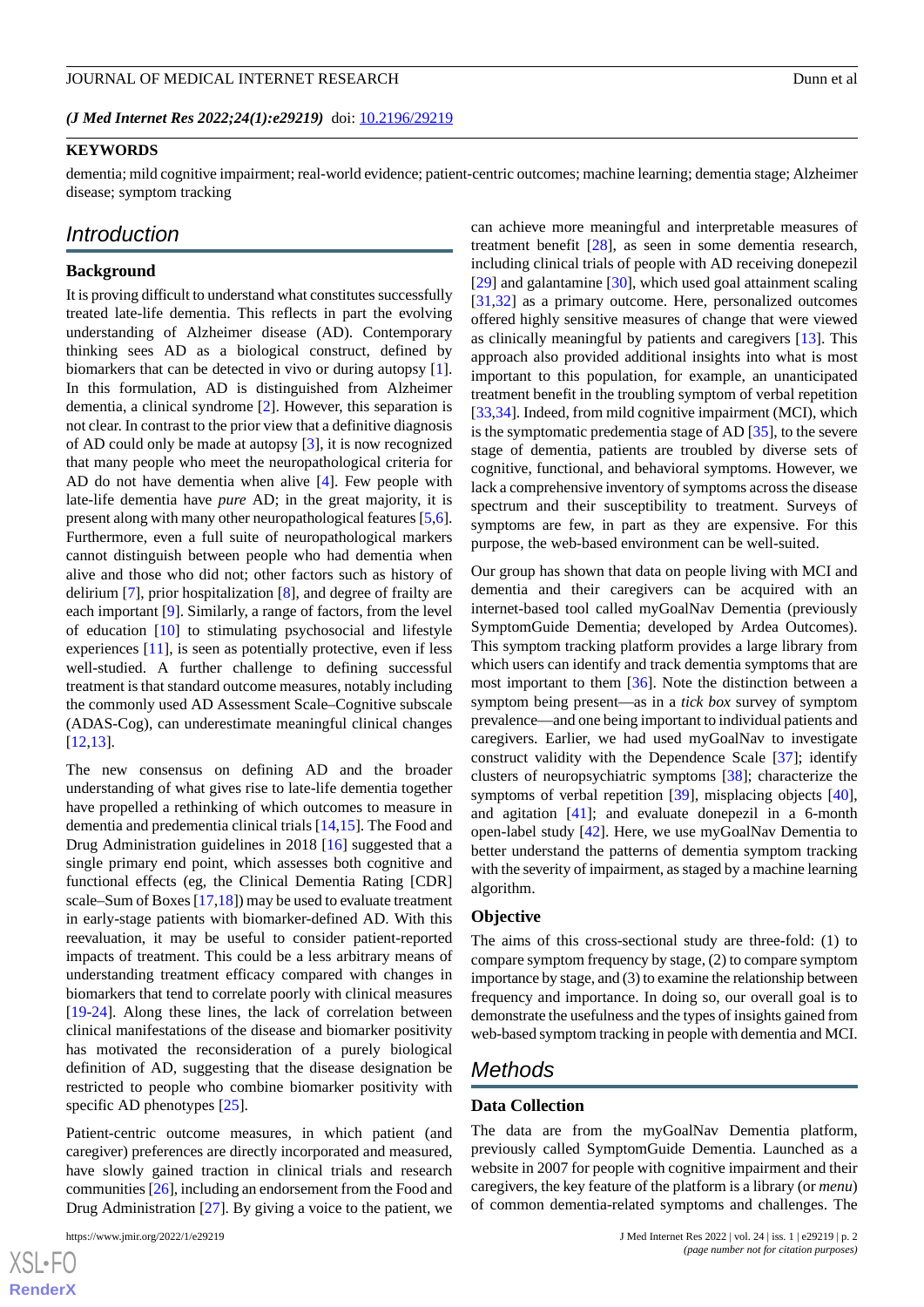library was developed over many years, beginning with a qualitative analysis of personalized treatment goals set by patients, caregivers, and clinicians in 2 clinical trials of anticholinesterase inhibitors [\[29](#page-13-5),[30\]](#page-13-6) and from a memory clinic in Halifax, Nova Scotia. From this qualitative analysis, an expert geriatrician panel reviewed the first draft using the Delphi method [[43\]](#page-13-19) and arrived at a library of 60 symptoms [\[37](#page-13-13),[41\]](#page-13-17). In 2018, myGoalNav Dementia was redesigned as an iOS and Android mobile app, and based largely on user feedback, the library was expanded to 67 symptoms, each with 2 to 12 (median 9) plain language descriptors that provide an additional level of detail into symptom manifestation.

In addition to providing users with educational information and management tips for each symptom, users have the option of choosing from the library any number of symptoms and relevant descriptors to track over time, which are important to them or the person for whom they care. If they wish for further personalization, users can log *other* symptoms and descriptors that do not appear in the library. The set of initial symptoms selected by a user is called their baseline symptom profile, which they may supplement with additional demographic information such as age, gender, and living arrangements. As an optional step, users are also asked to rank their chosen symptoms from most to least important or troublesome.

myGoalNav Dementia is currently being retooled as a mobile-first web-based care app that better facilitates shared decision-making and improves the quantity and quality of touchpoints between the provider and patient. The transition to web-based technologies affords us flexibility in incorporating our dementia staging model within the app in the future. Currently, it is slated to undergo pilot testing with the collaboration of our health care provider partners and is no longer available as a community app.

myGoalNav was not designed to be an inventory of every dementia-related problem that an individual might experience. Rather, the library facilitates the selection of those symptoms that are most meaningful to each participant. For this analysis, we excluded outlier profiles created by individuals who chose >22 symptoms (95th percentile).

## **Staging Dementia**

In 2013, we developed an artificial neural network model to stage dementia, which was trained on data from 320 memory clinic patients [[42\]](#page-13-18). That model was updated in 2020 using a support vector machine–supervised learning algorithm trained on 717 patients [[44\]](#page-13-20). Data from these patients were captured with myGoalNav in a memory clinic, a long-term care study [[45\]](#page-13-21), and a dementia clinical trial [\[42](#page-13-18)]. Patients were staged by a clinician using either the Functional Assessment Staging Test or the Global Deterioration Scale into 1 of 4 stages: MCI or mild, moderate, or severe dementia. Patient age and their symptom profiles served as inputs to train the model to predict the dementia stage. Further details of the model, including algorithm choice and performance, can be found in the study by Shehzad et al [\[44](#page-13-20)].

# **Statistical Analysis**

User characteristics and demographics were summarized, and the differences between stages were tested. Categorical variables were summarized as percentages of users and tested using the Pearson chi-square test. Continuous variables were summarized as means and SDs or medians (lower and upper quartiles) and tested using the Kruskal–Wallis *H* test.

To compare symptom frequency by disease stage (objective 1), we first fit a logistic regression model with the number of profiles selecting each symptom in each stage as the dependent variable. Symptom name, stage, and the interaction between the 2 were included as independent variables. The estimates from this model were transformed to stage-specific symptom frequencies with 95% CIs.

We investigated the frequency differences between the stages in 2 ways. First, we computed Pearson correlation coefficient *r* on frequencies between each pair of stages, where a higher *r* coefficient indicates greater similarity in symptom selection. Second, we quantified the degree to which a symptom was associated with increasing or decreasing disease severity. This was accomplished by modifying our logistic regression model so that the stage is treated as a monotonic predictor variable [[46\]](#page-13-22) rather than a categorical variable without ordering. The estimates from this model can be interpreted as the average difference in frequency (on the log-odds scale) between adjacent stages (*Supplementary Methods*section in [Multimedia Appendix](#page-11-2) [1](#page-11-2) [\[46](#page-13-22)-[49\]](#page-14-0)).

To compare symptom importance by stage (objective 2), we began by defining *relative* symptom importance within a symptom profile as the weighted rank or *potency*:

$$
w_{ij}=r_{ij}/n_j\left(\mathbf{1}\right)
$$

where  $n_j$  is the number of symptoms in profile *j*, and  $r_{ij}$  is the rank (out of  $n_j$ ) given to symptom *I*. Higher potency  $w_{i_j}$ corresponds to the higher relative importance of symptom *i* to the user of profile *j*.

Next, to model this proportion while accounting for the wide range in the number of tracked symptoms among myGoalNav users, we used logistic regression with  $w_{ij}$  as the dependent variable;  $n_i$  as case weights; and categorical independent variables of symptom name, stage, and their interaction. As with the frequency analysis, we estimated pairwise similarity in stages by computing Pearson correlation coefficients between potency estimates.

To investigate the relationship between symptom frequency and potency (objective 3), we visualized the relationship by plotting frequency against potency estimates. We quantified the strength of these relationships using Pearson correlation.

No missing data were imputed for this study. As mentioned, we removed outlier profiles with >22 symptoms (95th percentile) but otherwise did not exclude users for missing or abnormal data. All analyses were performed in R version 4.0.2 (R Foundation for Statistical Computing) [[50\]](#page-14-1) using tidyverse packages [\[51](#page-14-2)].

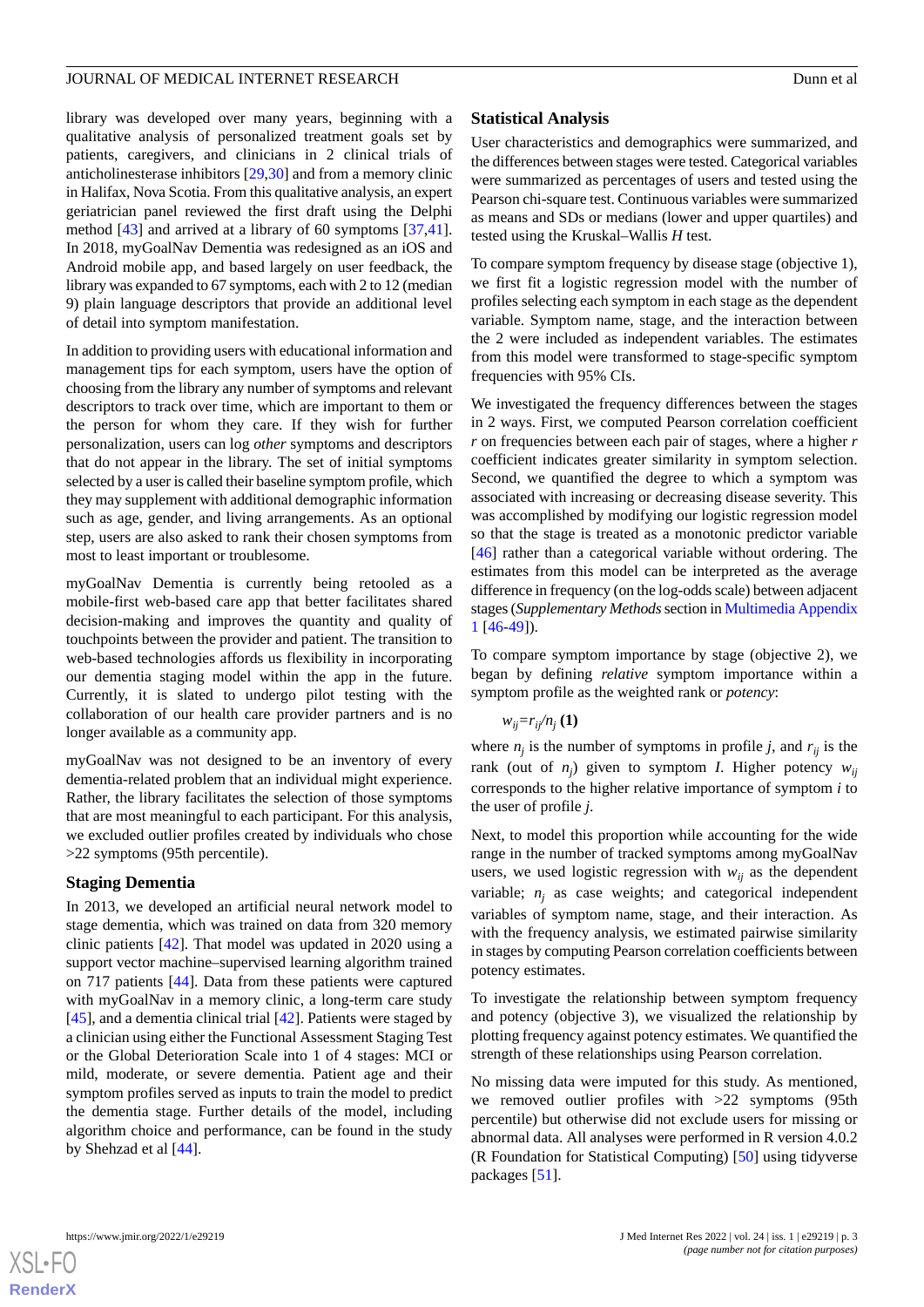#### **Ethics**

Clinic data were collected after having obtained written informed consent. Participants completed a form that allowed their anonymized data to be analyzed for research purposes. Data collection was approved by the research ethics committee of the Nova Scotia Health Authority. myGoalNav users consented to terms of use, which included allowing their data to be aggregated and used for research purposes. Users were assured that the research findings would be presented in a manner that would not disclose personally identifying information.

# **Data Availability**

Aggregated data are presented in Table S1 (symptom frequency) and Table S2 (symptom potency) of [Multimedia Appendix 1](#page-11-2). For confidentiality reasons, user-level data cannot be made publicly available. Access to deidentified data may be provided upon reasonable request.

# *Results*

## **The Sample**

To date, 12,347 users have signed up for myGoalNav, and of these, 4213 (34.12%) users created a symptom profile. Of the

4213 users, after removing the profiles tracking >22 symptoms, our final sample size was 3909 (92.78%) profiles, with creation dates ranging from May 15, 2006, to November 15, 2018.

The great majority, 96.01% (3753/3909), of these symptom profiles were made on the web platform, with 3.99% (156/3909) from the later mobile app. Most profiles (3792/3909, 97.01%) were completed by caregivers, and the remaining (117/3909, 2.99%) were completed by participants (people with cognitive impairment) on their own behalf. The staging algorithm led to the following distribution of severity across the 3909 profiles: 917 (23.46%) MCI, 1596 (40.82%) mild dementia, 514 (13.15%) moderate dementia, and 882 (22.56%) severe dementia.

Participant characteristics and demographics are summarized by stage in [Table 1](#page-4-0). With increasing severity from MCI to moderate dementia, participants tended to be older, less well-educated, more likely to identify as women, and less likely to live on their own. A minority of caregivers (1361/3792, 35.89% users) also provided information about themselves. Most caregivers were women (515/802, 64.2%), aged 46-55 years (184/583, 31.6%), and spouses or partners of the participant (156/524, 29.8%).

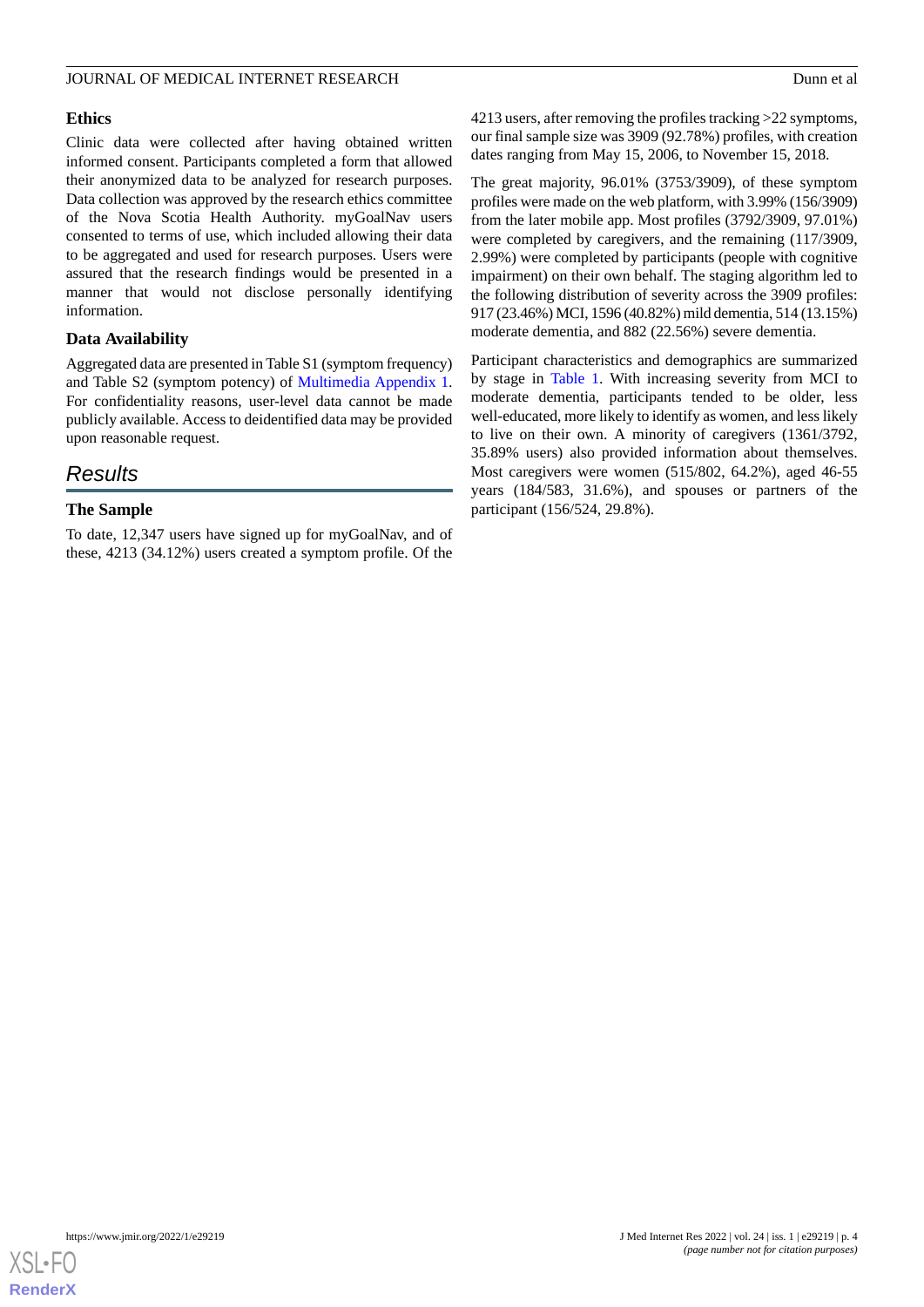<span id="page-4-0"></span>Table 1. Baseline characteristics of the myGoalNav participants, stratified by stage (N=3909).

| Characteristic <sup>a</sup>                      | Total           | $MCI^b$<br>$(n=917)$      | Mild<br>$(n=1596)$   | Moderate<br>$(n=514)$ | Severe<br>$(n=882)$ | Test statistic <sup>c</sup> |                  |                    |
|--------------------------------------------------|-----------------|---------------------------|----------------------|-----------------------|---------------------|-----------------------------|------------------|--------------------|
|                                                  |                 |                           |                      |                       |                     | $P$ value                   | $H$ test<br>(df) | Chi-square<br>(df) |
| Age (years; $n=2473$ ), mean (SD)                | 75.4 (12.4)     | 70.5(13.2)                | 74.5(12.1)           | 80.9(8.7)             | 78.2 (11.9)         | < .001                      | 192.8(3)         | $N/A^d$            |
| Gender (n=3909), $n$ (%)                         |                 |                           |                      |                       |                     | .046                        | N/A              | 8.0(3)             |
| Man                                              | 976 $(37.7)^e$  | 228 $(40.9)^f$            | 431 $(39)^8$         | 127 $(33.7)^h$        | 190 $(34.7)^{i}$    |                             |                  |                    |
| Woman                                            | 1611 $(62.3)^e$ | 329 $(59.1)$ <sup>f</sup> | $674(61)^{g}$        | $250(66.3)^h$         | 358 $(65.3)^{1}$    |                             |                  |                    |
| Number of symptoms (n=2587),<br>median $(Q1-Q3)$ | $4(2-7)$        | $2(1-4)$                  | $5(3-8)$             | $7(4-11)$             | $4(2-7)$            | < .001                      | 669.7(3)         | N/A                |
| Education (n=1337), $n$ (%)                      |                 |                           |                      |                       |                     | .18                         | N/A              | 12.7(9)            |
| Secondary school or less                         | 625(46.7)       | $117(40.8)^{j}$           | 283 $(45.7)^k$       | 99 $(52.1)^1$         | $126(52.3)^m$       |                             |                  |                    |
| Trade school                                     | 71(5.3)         | $14(4.9)^{j}$             | 32 $(5.2)^k$         | $9(4.7)^1$            | $16(6.6)^m$         |                             |                  |                    |
| Undergraduate                                    | 439 (32.8)      | $108(37.6)^{j}$           | 211 $(34.1)^k$       | 53 $(27.9)^1$         | 67 $(27.8)^m$       |                             |                  |                    |
| Graduate                                         | 202(15.1)       | 48 $(16.7)^j$             | 93 $(15)^k$          | 29 $(15.3)^1$         | 32 $(13.3)^m$       |                             |                  |                    |
| Living arrangement ( $n=2013$ ), $n$ (%)         |                 |                           |                      |                       | < .001              | N/A                         | 126.5(12)        |                    |
| Alone                                            | 290 (14.4)      | 67 $(14.9)^n$             | 143 $(15.8)^{\circ}$ | 35 $(12.2)^p$         | 45 $(12.1)^{q}$     |                             |                  |                    |
| Assisted living                                  | 315(15.6)       | 39 $(8.7)^n$              | $102 (11.3)^{\circ}$ | 71 $(24.8)^p$         | $103(27.8)^{q}$     |                             |                  |                    |
| With caregiver                                   | 335(16.6)       | 59 $(13.1)^n$             | 153 $(16.9)^{\circ}$ | 54 $(18.9)^p$         | 69 $(18.6)^{q}$     |                             |                  |                    |
| With family or friend                            | 1038(51.6)      | $283(62.9)^n$             | 494 $(54.5)^{\circ}$ | $120(42)^{p}$         | $141(38)^{q}$       |                             |                  |                    |
| With paid companion                              | 35(1.7)         | $2(0.4)^n$                | $14(1.5)^{o}$        | $6(2.1)^{p}$          | $13(3.5)^{q}$       |                             |                  |                    |

<sup>a</sup>N is the number of users with nonmissing values.

<sup>b</sup>MCI: mild cognitive impairment.

<sup>c</sup>Comparisons between stages: Pearson chi-square test and Kruskal–Wallis *H* test.

 $dN/A$ : not applicable.

e<sup>e</sup>Sample size, n=2587.

fSample size, n=557.

<sup>g</sup>Sample size, n=1105.

h<sub>Sample size, n=377.</sub>

i Sample size, n=548.

<sup>j</sup>Sample size, n=287.

k Sample size, n=619.

<sup>1</sup>Sample size, n=190.

<sup>m</sup>Sample size, n=241.

<sup>n</sup>Sample size, n=450.

<sup>o</sup>Sample size, n=906.

<sup>p</sup>Sample size, n=286.

<sup>q</sup>Sample size, n=371.

#### **Symptom Frequency**

[Figure 1](#page-5-0) depicts the 10 most frequent symptoms in each stage. In MCI, mild dementia, and moderate dementia profiles, the most common symptom was memory of recent events: 33.41% (1306/3909), 36.71% (1435/3909), and 36.99% (1446/3909) of profiles, respectively. This early hallmark of dementia was tracked much less often at the severe stage, where 9.79% (383/3909) of profiles showed it being tracked. Other symptoms

[XSL](http://www.w3.org/Style/XSL)•FO **[RenderX](http://www.renderx.com/)** were tracked more often with greater severity. For example, sleep disturbance tracking increased from 6.7% (61/917) in MCI profiles to 15.47% (247/1596) in mild dementia profiles and to 25.5% (131/514) in moderate dementia profiles and was the most frequently tracked symptom in the severe dementia profiles (215/882, 24.4%).

In addition to memory of recent events, MCI profiles were best characterized by repetitive questions or stories; no other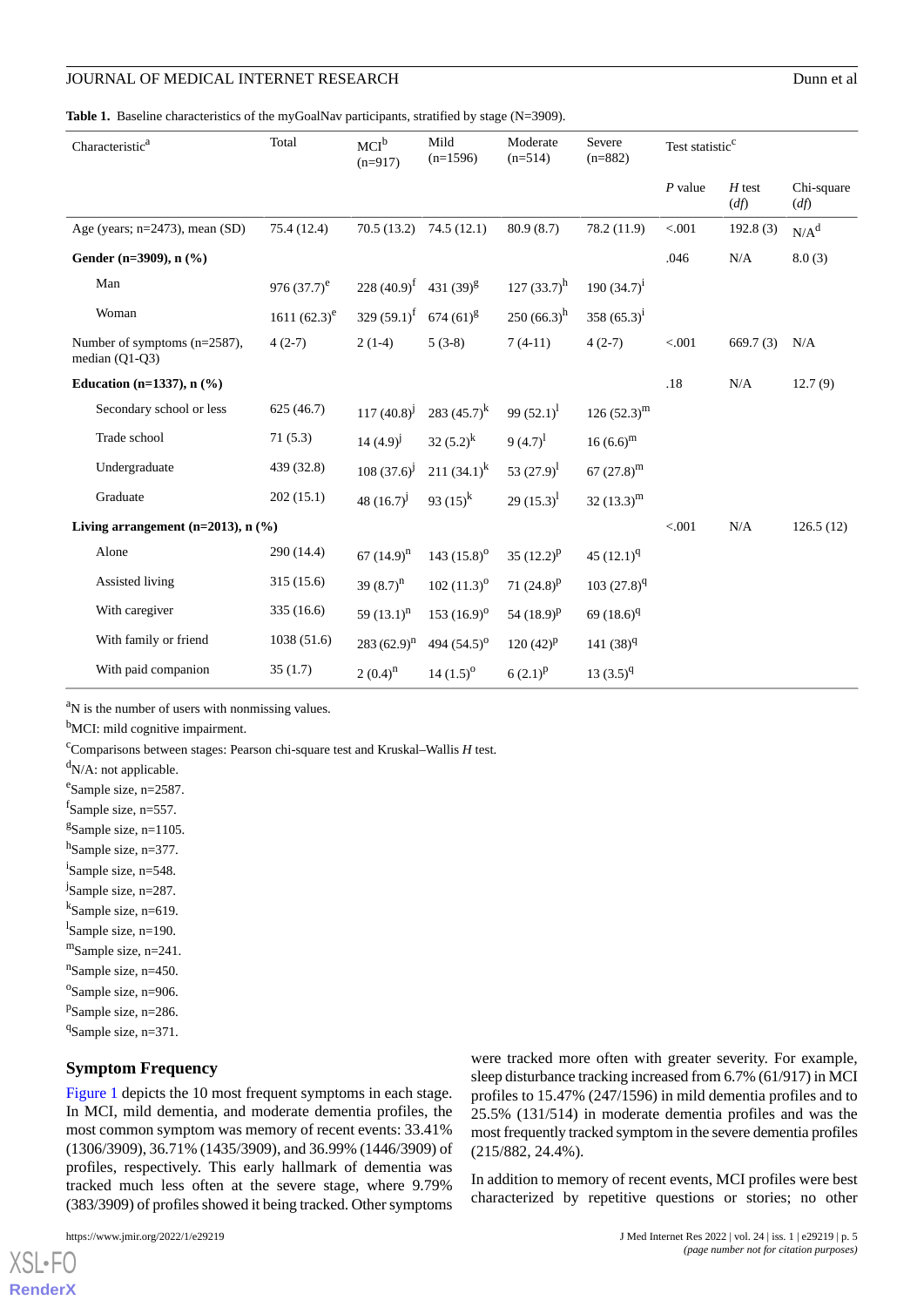symptom had a tracking frequency >20%. Those with mild and moderate dementia profiles showed more variety in symptom selection, with 6 and 8 symptoms >20% frequency, whereas those with severe dementia profiles were slightly more uniform, with 4 symptoms above that mark.

How frequencies varied is also illustrated by changes in the correlations between pairs of symptoms drawn from adjacent stages [\(Figure 2\)](#page-6-0). Using this metric, the most similar stages (ie, highest correlation coefficient) were MCI and mild dementia. Indeed, those with MCI and mild dementia profiles shared 80% (8/10) of their most frequent symptoms. To a lesser degree, individuals with moderate dementia profiles had symptom frequencies similar to MCI and mild dementia profiles. There were four symptoms shared among the top 10 of these three stages: attention or concentration, irritability or frustration, memory of recent events, and repetitive questions or stories. By a large margin, severe dementia profiles had the most distinct

set of frequent symptoms, although the correlation increased with increasing severity:  $r=0.14$ , 0.25, and 0.48 in MCI, mild dementia, and moderate dementia profiles, respectively. The most frequent symptoms in severe dementia profiles were characteristic of loss of independent function (incontinence, mobility, eating, and personal care or hygiene) and more extreme behavioral problems (aggression, low mood, and delusions and paranoia).

Model-estimated monotonicity of frequency with dementia severity is shown for each symptom in [Figure 3.](#page-7-0) More symptoms exhibited positive monotonicity (36 symptoms with lower 95%  $CI > 0$ ) than negative (7 symptoms with upper 95%  $CI < 0$ ). The 6 symptoms with the highest positive and negative monotonicity are shown on the right in [Figure 3](#page-7-0).

Overall frequency and frequency by stage for each symptom are summarized in Table S1 in [Multimedia Appendix 1.](#page-11-2)

<span id="page-5-0"></span>Figure 1. The 10 most frequent symptoms tracked by baseline myGoalNav profiles, stratified by stage. Data are presented as point estimates and 95% CIs from the logistic regression model. MCI: mild cognitive impairment.

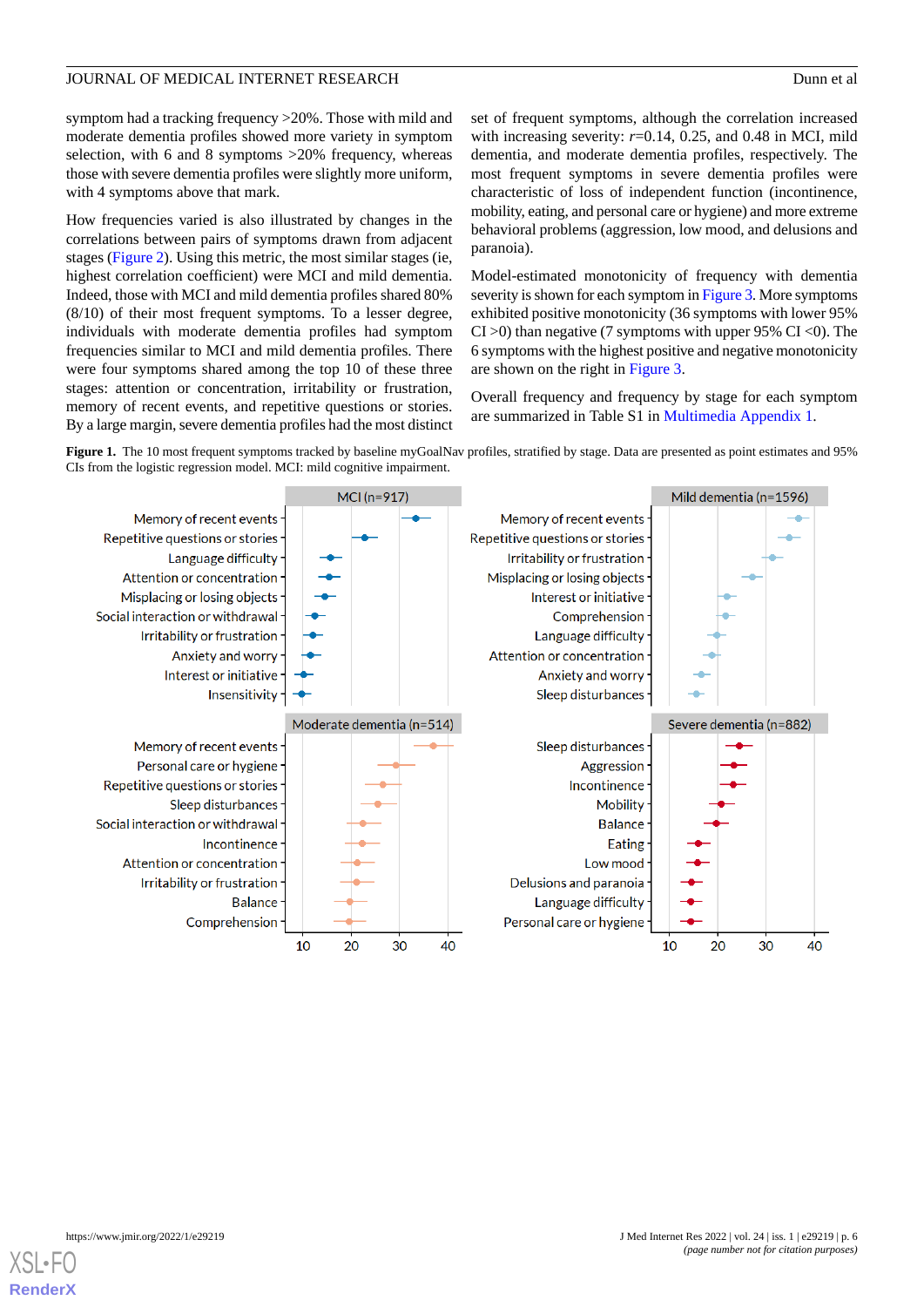<span id="page-6-0"></span>Figure 2. Pairwise relationships of symptom frequency between stages. Pearson correlation coefficients (*r*) and lines of best fit (with 95% CIs) are displayed for each pair. MCI: mild cognitive impairment.



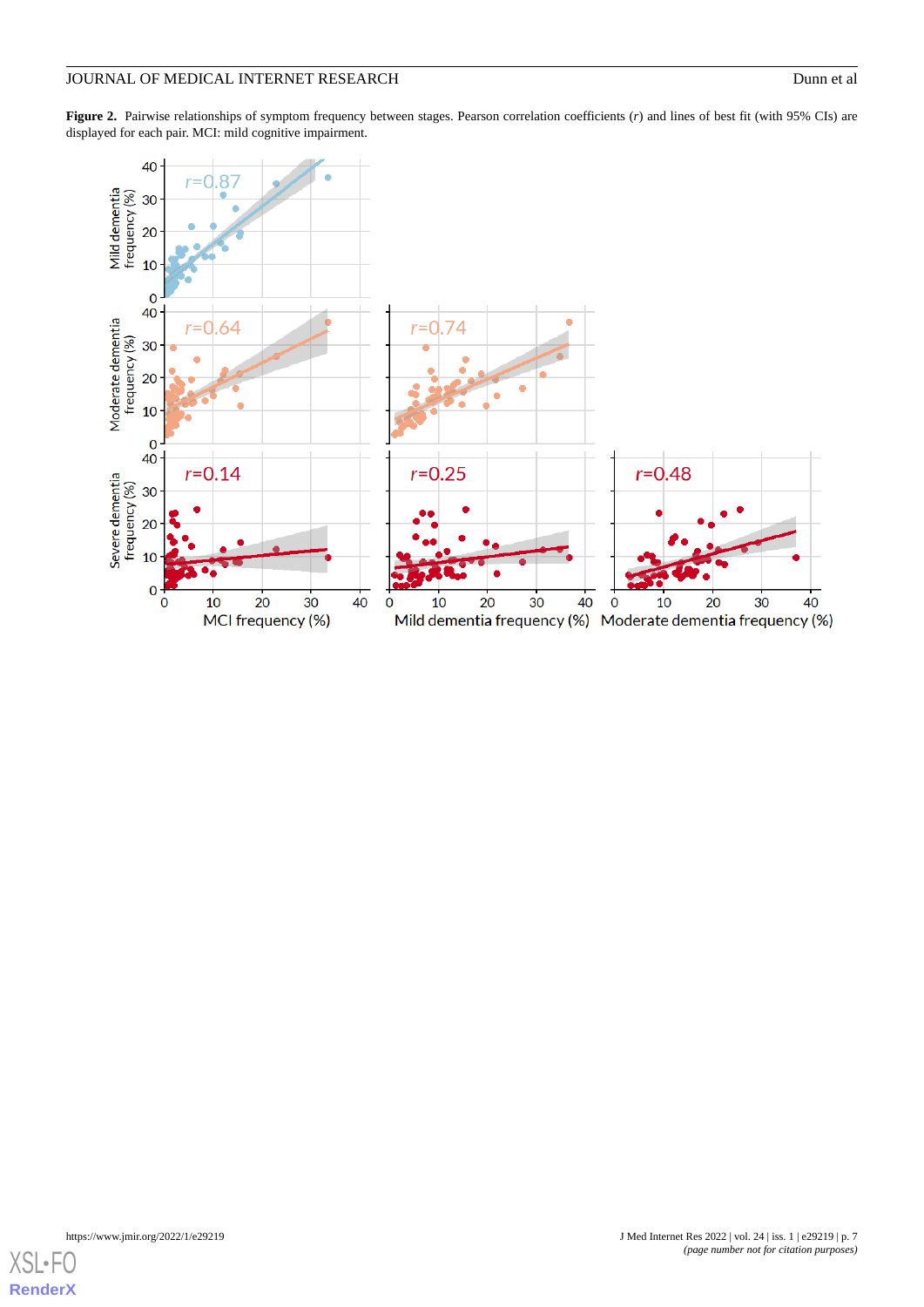<span id="page-7-0"></span>Figure 3. Estimated symptom monotonicity, where higher values indicate the increasing frequency with ordered stage. Data are presented as point estimates and 95% CIs from the logistic regression model, with stage as a monotonic predictor (left). Stage-specific frequencies for the 6 symptoms with the highest positive monotonicity and the 6 symptoms with the highest negative monotonicity (right). MCI: mild cognitive impairment.



# **Symptom Potency**

As the ranking of symptoms is not compulsory on myGoalNav, the potency analysis involved 2874 symptom profiles (632, 21.99% MCI, 1207, 41.99% mild dementia, 402, 13.98% moderate dementia, and 632, 21.99% severe dementia). The model estimates of the 10 most potent symptoms by stage are shown in [Figure 4,](#page-8-0) and the rest can be found in Table S2 in [Multimedia Appendix 1.](#page-11-2) Of the 2874 symptoms, 2 (0.07%)

symptoms stood out as important regardless of stage—travel and looking after grandchildren—which were among the top 3 most potent symptoms in each stage.

[Figure 5](#page-8-1) shows the pairwise relationship of symptom potency between stages. The most similar pairs of stages were moderate dementia profiles with mild and severe dementia profiles. The greatest differences in potency were MCI profiles with moderate and severe dementia profiles.

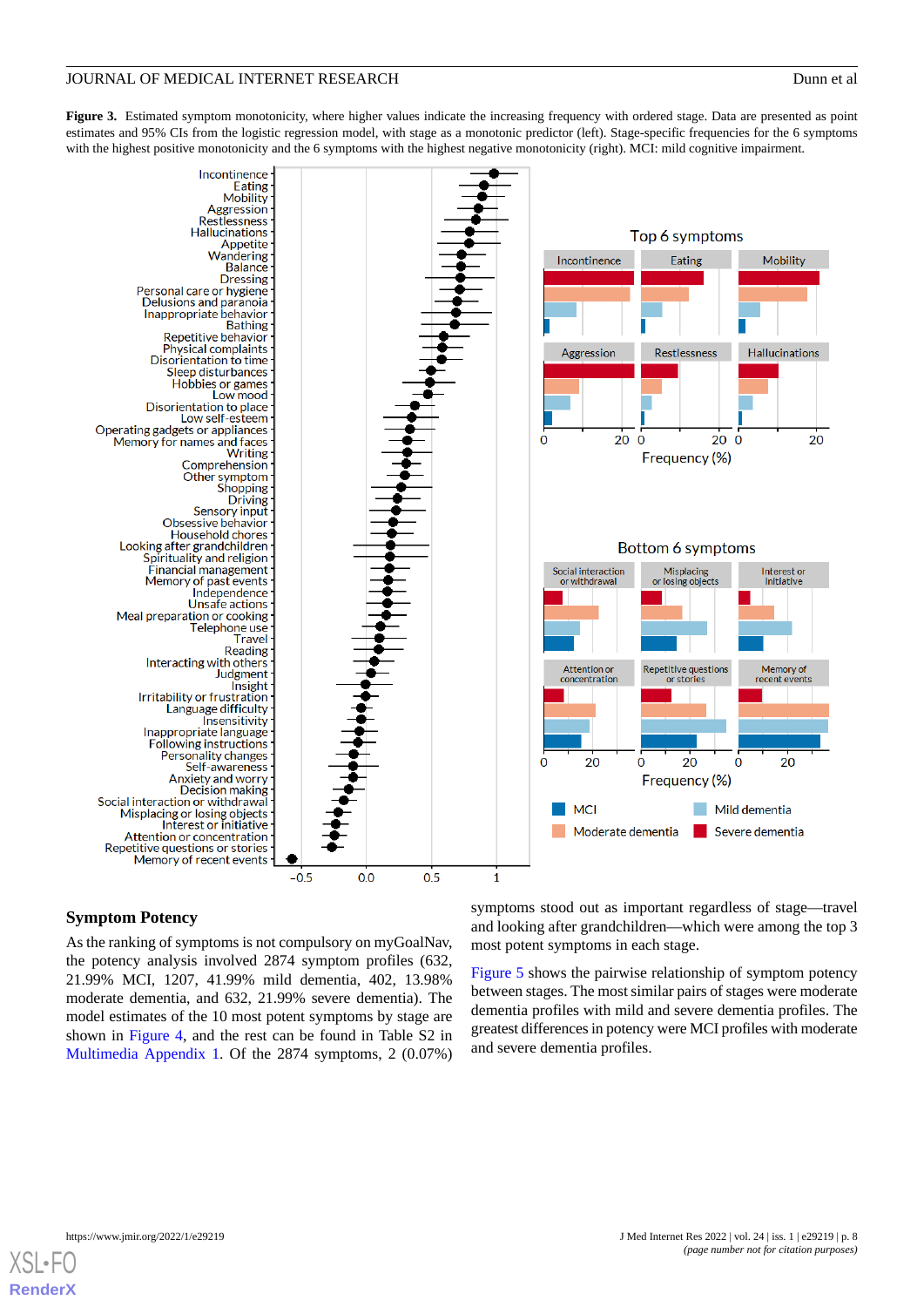<span id="page-8-0"></span>Figure 4. The 10 most potent symptoms tracked by baseline myGoalNav profiles, stratified by stage. Data are presented as point estimates and 95% CIs from the logistic regression model. MCI: mild cognitive impairment.



<span id="page-8-1"></span>Figure 5. Pairwise relationships of symptom potency between stages. Pearson correlation coefficients (*r*) and lines of best fit (with 95% CIs) are displayed for each pair. MCI: mild cognitive impairment.



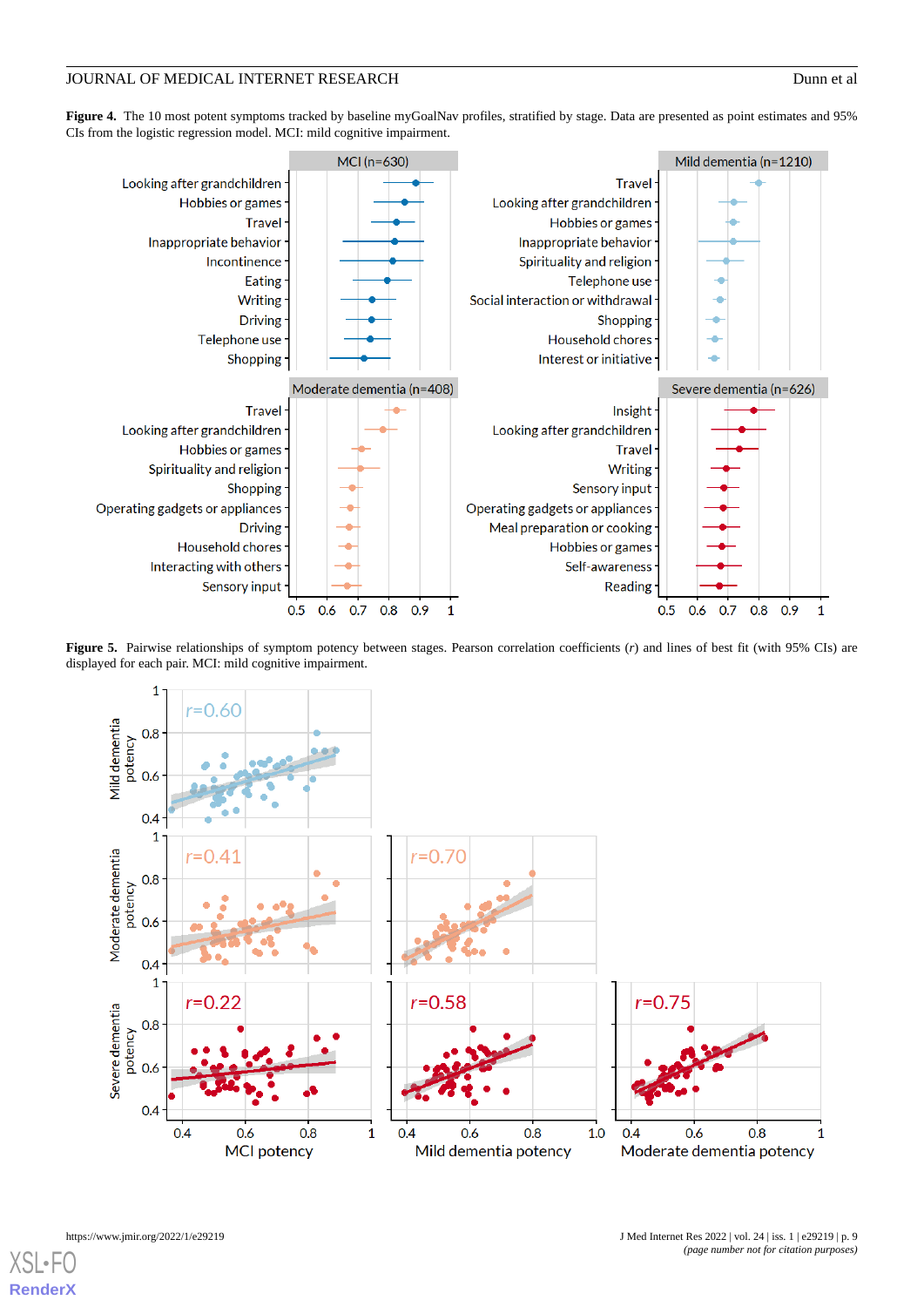### **Frequency and Potency**

We discovered a clear discrepancy between symptoms that were most frequent [\(Figure 1\)](#page-5-0) and those that were most potent [\(Figure](#page-7-0) [3\)](#page-7-0). Only interest or initiative was both highly frequent (632/2874, 21.99%) and potent (potency 0.65, 95% CI 0.63-0.67) among the mild dementia symptom profiles.

Symptom frequency was negatively correlated with potency regardless of severity ([Figure 6](#page-9-0)). The degree of association varied by stage from weakly correlated in MCI profiles (*r*=−0.18) to moderately correlated in severe dementia profiles (*r*=−0.59). The patterns (or trajectories) of potency and frequency are visualized for selected symptoms in Figure S1 in [Multimedia Appendix 1.](#page-11-2)

<span id="page-9-0"></span>**Figure 6.** The relationship between symptom frequency and potency, stratified by stage. Pearson correlation coefficients (*r*) and lines of best fit (with 95% CIs) are displayed for each stage. MCI: mild cognitive impairment.



# *Discussion*

## **Principal Findings**

This study used a machine learning algorithm, which was trained with clinician-staged data, to investigate how symptom tracking in web-based profiles differed by the severity of cognitive impairment (MCI and dementia). Our key finding was the large distinction between what is common and what is most important to people with cognitive impairment and their caregivers. This reinforces the importance of capturing the patients' and caregivers' voices when determining clinically meaningful changes in MCI and dementia trials. The fact that we were able to discover associations that were sensible and meaningful suggests that information collected on the web has the potential to yield useful insights into this population. As clinical treatments that focus on single-protein abnormalities understandably exclude people who do not conform to classic profiles consistent with those abnormalities, there is a need for data on real-world experiences of the larger constituency of people in whom dementia reflects a variety of disease processes.

Symptom tracking frequency was similar across MCI and mild and moderate dementia profiles, with all pairwise correlations between frequencies *r*>0.5. Memory of recent events and repetitive questions or stories were notably among the top 3 symptoms for all 3 stages. However, neither of these symptoms appeared among the 10 most frequent symptoms in the severe dementia profiles, which differed appreciably from the other stages (all *r*<0.5). With severe impairment, the early hallmarks of dementia (such as impaired memory) are present but become secondary to more distressing symptoms. In particular, we found that increasing disease severity was most associated with loss of independent function (incontinence, eating, and mobility) and behavioral problems (aggression, restlessness, and hallucinations).

The most potent (relatively important) symptoms were generally those related to disruptions in everyday life that, although less common, had great meaning when they occurred, for example, problems in looking after grandchildren, hobbies or games, and travel. Declining cognition may be a concern; however, the resulting changes to routine can be especially distressing to affected people and their families. Potency was most similar between stages of similar severity. For instance,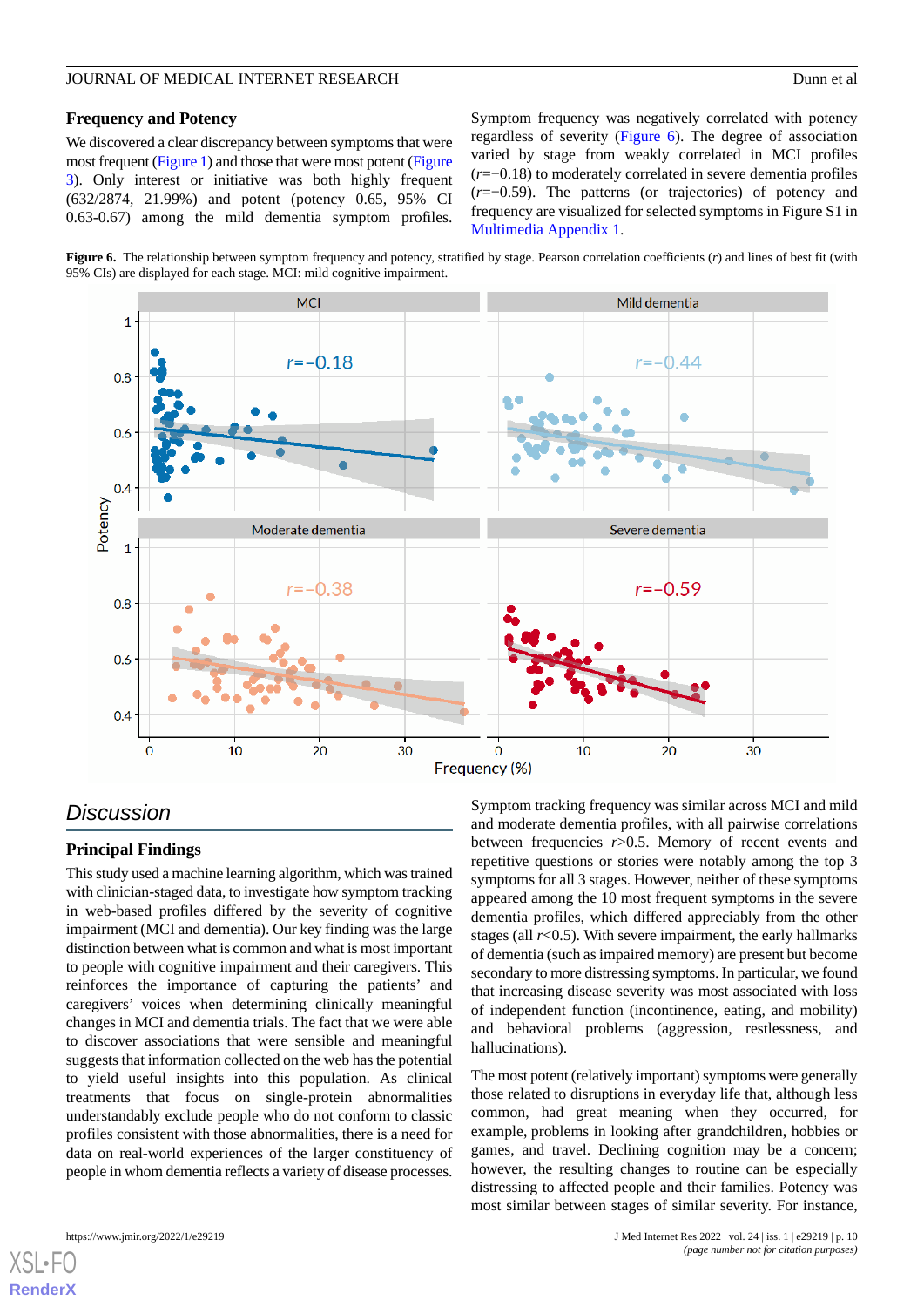the strongest relationships were between the adjacent pairs of MCI–mild dementia, mild-to-moderate dementia, and moderate-to-severe dementia, with all *r*≥0.6.

As the large majority of our users (3792/3909, 97.01%) are caregivers, we see it reasonable to conceptualize symptom potency as an indicator of caregiver burden—the more distressing and burdensome symptoms are more likely to be ranked as highly potent by our users. In this context, we see in this study that impairment in instrumental activities of daily living (IADL; higher-order functions such as travel, meal preparation or cooking, shopping, and telephone use) place the most burden on caregivers, relative to basic activities of daily living and cognitive and behavioral symptoms. Our results are aligned with those of previous studies investigating symptoms and caregiving difficulties across the stages of the disease. A survey conducted by Alzheimer Europe [[52\]](#page-14-3) asked 1181 caregivers of patients with mild, moderate, or severe dementia about their current and most distressing symptoms. Problems with activities of daily living (including financial activities, shopping, cooking, and telephone use) were the most prevalent (reported by 96% of caregivers) and most problematic (68% of caregivers) symptoms, followed by behavioral symptoms (50%). In a multicenter study of 328 informal caregivers of patients who mostly experienced mild or moderate AD, IADL deficits were associated with more caregiver burden, as measured by the Zarit Burden Interview [[53\]](#page-14-4). A prospective cohort study of 135 patients, ranging from those with MCI (CDR=0.5) to those with severe (CDR=3) dementia, found that depressive state in caregivers was independent of cognitive decline but was strongly associated with a decline in IADLs and delusional behavior [[54\]](#page-14-5).

Across stages, symptom frequency was negatively correlated with potency, and the strength of this relationship generally increased with increasing severity. We believe this pattern reflects the nature of the disease course. Early on, and especially before diagnosis, gradual change in cognitive function will be both apparent and alarming to the person living with the problems and to their caregivers; this likely underlies why the typical symptoms are still fairly potent. As deterioration increases, so does the heterogeneity in its manifestation. The typical clinical presentation becomes the accepted norm (ie, still frequent but less potent), and the impact on quality of life becomes more potent.

The contrast in symptom frequency and potency also has important implications for the measurement and interpretation of clinically meaningful changes. Outcome measures must be practical to use in that they do not overburden the informant with long interview times [\[55](#page-14-6)]. Including several items also has the risk of probing irrelevant information, which can affect an instrument's sensitivity to change. Striking a balance between robustness and concision is a substantial challenge in outcomes development, especially in dementia, where patient priorities are highly variable, as shown in this study. A number of best practices [[56\]](#page-14-7) and statistical techniques [\[15](#page-12-12)] exist to tackle this heterogeneity using standardized outcome measures; however, we believe that an individualized approach guided by the patient and caregiver's priorities for treatment is a simpler solution to

 $XS$ -FO **[RenderX](http://www.renderx.com/)** a complex problem. By focusing on what matters most, we can guarantee that any changes measured are meaningful.

Although there are too many symptoms to compare with the literature, we draw attention to a few, such as the following: repetitive questions or stories, sleep disturbance, and interest or initiative. The stage-specific frequencies and potencies of these symptoms are visualized in Figure S1 in [Multimedia](#page-11-2) [Appendix 1.](#page-11-2)

We have explored the symptom of verbal repetition (here, repetitive questions or stories) in the Atlantic Canada AD Investigation of Expectations trial (open-label trial of donepezil in mild-to-moderate AD) [\[33](#page-13-9)] and the Video-Imaging Synthesis of Treating AD trial (randomized controlled trial of galantamine in mild-to-moderate AD) [\[34](#page-13-10)]. In both trials, where goal attainment scaling was the primary outcome, reduction of verbal repetition was identified as a goal of treatment in 46% and 44% of patients, respectively. This symptom notably improved more often in patients treated with galantamine than in those treated with a placebo. Our data were consistent with these secondary analyses and with a 2013 analysis of myGoalNav users [[39\]](#page-13-15), where verbal repetition was commonly tracked (26% overall), especially in the mild stage (35%). Hwang et al [[57\]](#page-14-8) also found verbal repetition to be an early sign of dementia that was troublesome to caregivers. When patients and caregivers are allowed a voice, we see that verbal repetition is important, common, and responsive, although it typically goes unmeasured by standard tests.

We found the increasing frequency of sleep disturbances with severity to be compelling, especially as it was the most commonly tracked symptom in severe dementia profiles. Similarly, Moe et al [\[58](#page-14-9)] found sleep disturbances to increase with disease severity in a sample of 78 AD patients. Sleep disturbances are also important at earlier stages; its prevalence in patients with MCI was estimated to be 14% to 59% in a review of 15 studies [\[59](#page-14-10)]. Here, the frequency was 7% in myGoalNav MCI profiles, which is unsurprisingly lower than prevalence estimates but still ranked as the 12th most frequent MCI symptom among 60 symptoms. Growing evidence suggests that sleep disturbances are a risk factor for AD [\[60](#page-14-11),[61\]](#page-14-12), which underlines the importance of further study during predementia stages.

The symptom of interest or initiative describes a patient who is losing interest in everyday life and who has become disengaged from others and the world around them. It is common, distressing for caregivers [\[62](#page-14-13)], and a potential risk factor for progression from MCI to dementia [[63\]](#page-14-14). In the Video-Imaging Synthesis of Treating AD trial, decreased initiation was a treatment goal for 71 of the 84 participants with mild-to-moderate AD (out of 130) who were described as having the symptom [[64\]](#page-14-15). Unsurprisingly, it emerged as a noteworthy symptom in our analyses, particularly in mild dementia profiles, where it was among both the 10 most frequent and most potent symptoms. This symptom may also be important for its sensitivity to change. In a survey of caregiver and patient judgment on changes in symptoms, apathy was the neuropsychiatric symptom that improved the most in patients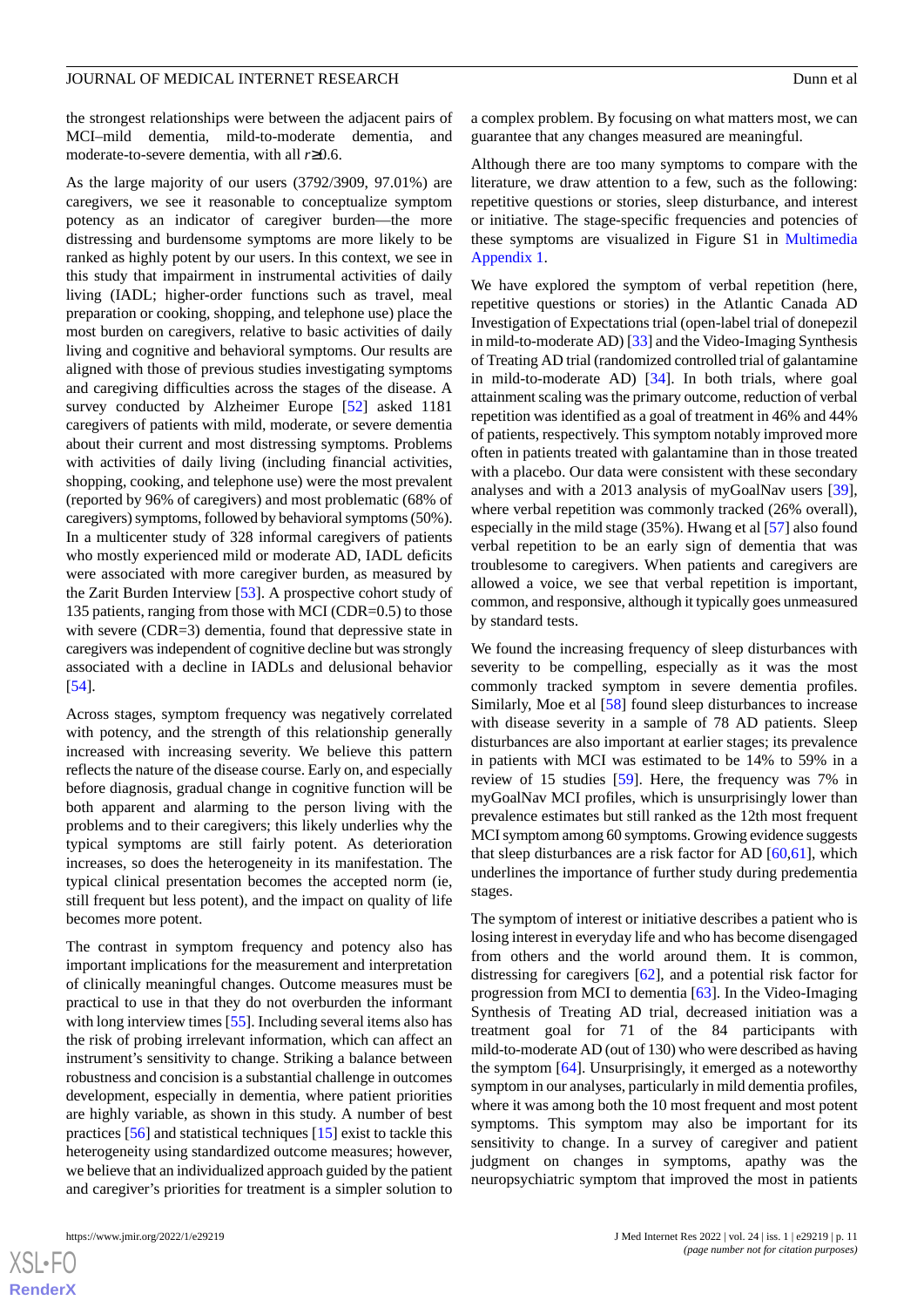with MCI and AD treated with the nutritional intervention Fortasyn Connect [\[65](#page-14-16)].

With no approved treatment for individuals with prodromal AD, some promise is seen in nonpharmacological interventions, especially those that combine multiple lifestyle modifications such as diet and exercise [\[66](#page-14-17),[67\]](#page-14-18). The Finnish Geriatric Intervention Study to Prevent Cognitive Impairment and Disability study showed that a multimodal intervention combining diet, exercise, cognitive training, and vascular risk monitoring might improve or maintain cognitive functioning among older individuals who are at risk of dementia [[68\]](#page-14-19). Nutritional interventions are also being developed to tackle dietary deficiencies associated with AD pathology. A medical food (Fortasyn Connect) has been shown to improve memory in randomized controlled trials of patients with mild [\[69](#page-14-20),[70\]](#page-14-21), but not mild-to-moderate [\[71](#page-15-0)], AD over 3 and 6 months of treatment. These trials were followed by the 24-month LipiDiDiet randomized controlled trial for individuals with prodromal AD [[72\]](#page-15-1). There was no significant treatment effect on the neuropsychological test battery primary end point; however, there was evidence of cognitive and functional benefit, as assessed by the secondary CDR–Sum of Boxes end point, and this effect increased with better baseline cognition. In addition, results of the LipiDiDiet 36-month extension trial showed significant treatment effects on multiple measures of cognition, function, and disease progression [\[73](#page-15-2)]. Taken together, these studies highlight the potential for early interventions in dementia, notably with lifestyle modification, especially dietary lifestyle. With this comes a need for adequately sensitive outcomes to detect meaningful effects at early stages, for which individualized symptom tracking may be a solution [[13\]](#page-12-10).

# **Limitations**

Our data must be interpreted with caution as it comprises observer-reported tracking data completed mostly by caregivers of people with dementia, who were not supervised in how they described or recorded the symptoms of the people for whom they were caring. There may have been a selection bias toward caregivers with higher functioning who can more easily locate and operate myGoalNav. Furthermore, as the myGoalNav is not a checklist of symptoms, the tracking frequencies presented here are distinct from symptom *prevalence*. There are also limitations in the development of the staging algorithm model, such as potential bias in the training data because of clinician facilitation [[44\]](#page-13-20).

# **Conclusions**

Our results emphasize the importance of patient-centricity in evaluating interventions for MCI and dementia [\[74](#page-15-3)-[76\]](#page-15-4). A personalized outcome, for example, of a grandparent being able to travel and look after their grandchild independently, will be more meaningful to the patient and their family compared with a 4-point change on the ADAS-Cog, which is considered as the main criterion for benefit. Asking patients about what is most important is sensitive to change and is inherently clinically meaningful [[36,](#page-13-12)[77](#page-15-5),[78\]](#page-15-6). This can be especially valuable in the predementia stages, where standard outcomes such as the ADAS-Cog and Mini Mental State Examination lack sensitivity [[79,](#page-15-7)[80\]](#page-15-8). Tools such as myGoalNav Dementia, and individualized outcome measures such as goal attainment scaling [[81](#page-15-9)[,82](#page-15-10)], are pragmatic ways of capturing the patient voice in real-world and clinical trial settings.

# **Acknowledgments**

This study was jointly sponsored by Ardea Outcomes and Nutricia. Manuscript writing, study conceptualization, study design, data collection, and data analysis and interpretation were performed by Ardea Outcomes.

# <span id="page-11-2"></span>**Conflicts of Interest**

KR is the President, Chief Science Officer, and a shareholder of Ardea Outcomes. In the past 3 years, KR has also been a part of an advisory board for Roche and Genetech and has delivered 2 talks sponsored by Nutricia. TD, SEH, JS, AS, and SS are employees of Ardea Outcomes.

# **Multimedia Appendix 1**

<span id="page-11-0"></span>Supplementary methods detailing the logistic regression model of symptom frequency with dementia stage as a monotonic predictor. Table S1 contains all symptom frequencies by stage and Table S2 contains all symptom potencies by stage. Figure S1 depicts the patterns of potency and frequency for selected symptoms. [[DOCX File , 164 KB-Multimedia Appendix 1\]](https://jmir.org/api/download?alt_name=jmir_v24i1e29219_app1.docx&filename=c413641bc9f72993103cd376d17553ca.docx)

## <span id="page-11-1"></span>**References**

- 1. Dubois B, Feldman HH, Jacova C, Dekosky ST, Barberger-Gateau P, Cummings J, et al. Research criteria for the diagnosis of Alzheimer's disease: revising the NINCDS-ADRDA criteria. Lancet Neurol 2007 Aug;6(8):734-746. [doi: [10.1016/S1474-4422\(07\)70178-3\]](http://dx.doi.org/10.1016/S1474-4422(07)70178-3) [Medline: [17616482](http://www.ncbi.nlm.nih.gov/entrez/query.fcgi?cmd=Retrieve&db=PubMed&list_uids=17616482&dopt=Abstract)]
- 2. McKhann GM, Knopman DS, Chertkow H, Hyman BT, Jack CR, Kawas CH, et al. The diagnosis of dementia due to Alzheimer's disease: recommendations from the National Institute on Aging-Alzheimer's Association workgroups on diagnostic guidelines for Alzheimer's disease. Alzheimers Dement 2011 May;7(3):263-269 [\[FREE Full text\]](http://europepmc.org/abstract/MED/21514250) [doi: [10.1016/j.jalz.2011.03.005](http://dx.doi.org/10.1016/j.jalz.2011.03.005)] [Medline: [21514250\]](http://www.ncbi.nlm.nih.gov/entrez/query.fcgi?cmd=Retrieve&db=PubMed&list_uids=21514250&dopt=Abstract)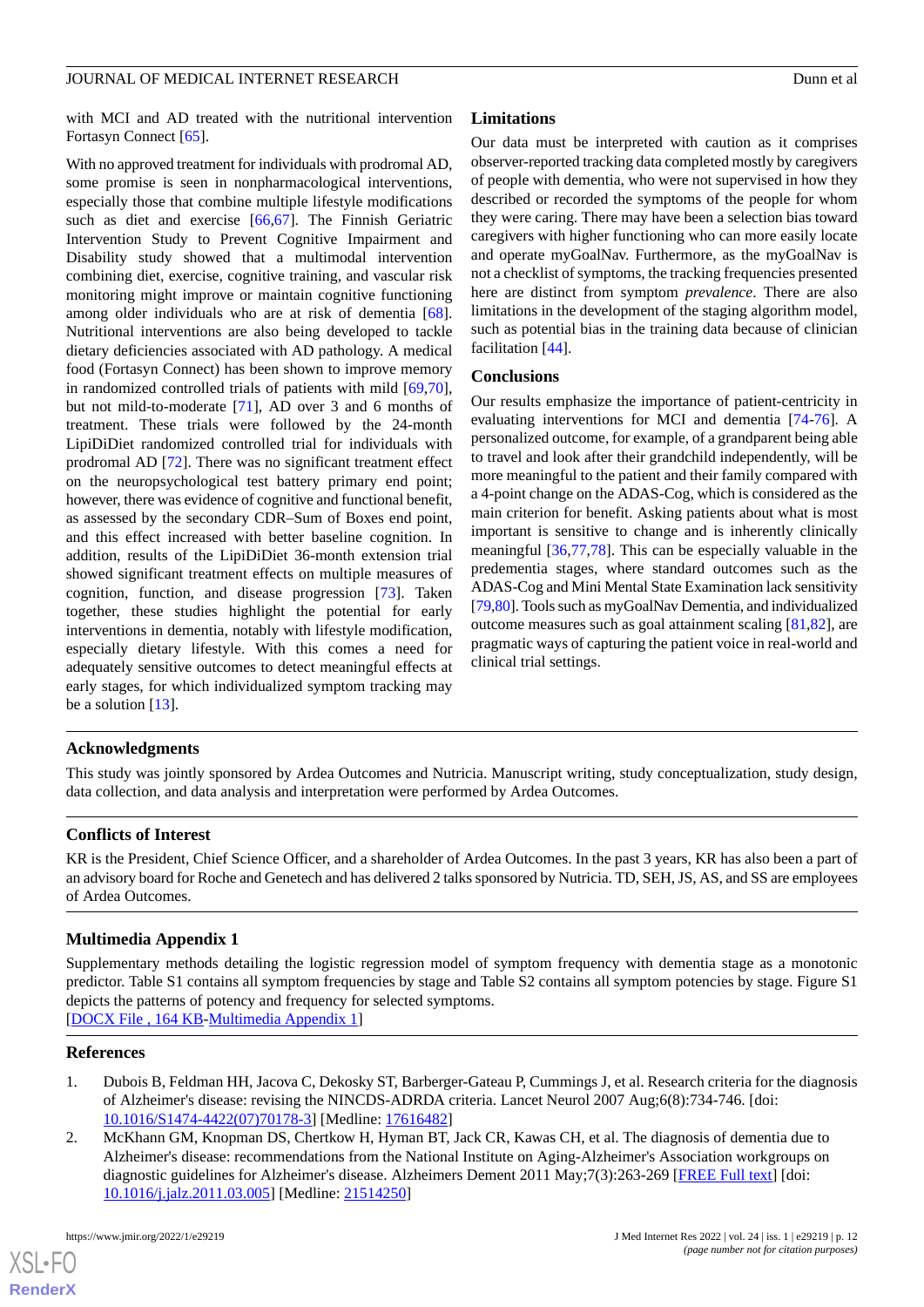- <span id="page-12-0"></span>3. McKhann G, Drachman D, Folstein M, Katzman R, Price D, Stadlan EM. Clinical diagnosis of Alzheimer's disease: report of the NINCDS-ADRDA Work Group under the auspices of Department of Health and Human Services Task Force on Alzheimer's Disease. Neurology 1984 Jul;34(7):939-944. [doi: [10.1212/wnl.34.7.939](http://dx.doi.org/10.1212/wnl.34.7.939)] [Medline: [6610841\]](http://www.ncbi.nlm.nih.gov/entrez/query.fcgi?cmd=Retrieve&db=PubMed&list_uids=6610841&dopt=Abstract)
- <span id="page-12-1"></span>4. Jack CR, Bennett DA, Blennow K, Carrillo MC, Dunn B, Haeberlein SB, Contributors. NIA-AA research framework: toward a biological definition of Alzheimer's disease. Alzheimers Dement 2018 Apr;14(4):535-562 [[FREE Full text](https://linkinghub.elsevier.com/retrieve/pii/S1552-5260(18)30072-4)] [doi: [10.1016/j.jalz.2018.02.018](http://dx.doi.org/10.1016/j.jalz.2018.02.018)] [Medline: [29653606\]](http://www.ncbi.nlm.nih.gov/entrez/query.fcgi?cmd=Retrieve&db=PubMed&list_uids=29653606&dopt=Abstract)
- <span id="page-12-2"></span>5. Boyle PA, Yu L, Leurgans SE, Wilson RS, Brookmeyer R, Schneider JA, et al. Attributable risk of Alzheimer's dementia attributed to age-related neuropathologies. Ann Neurol 2019 Jan;85(1):114-124. [doi: [10.1002/ana.25380\]](http://dx.doi.org/10.1002/ana.25380) [Medline: [30421454](http://www.ncbi.nlm.nih.gov/entrez/query.fcgi?cmd=Retrieve&db=PubMed&list_uids=30421454&dopt=Abstract)]
- <span id="page-12-4"></span><span id="page-12-3"></span>6. Kapasi A, DeCarli C, Schneider JA. Impact of multiple pathologies on the threshold for clinically overt dementia. Acta Neuropathol 2017 Aug;134(2):171-186 [\[FREE Full text](http://europepmc.org/abstract/MED/28488154)] [doi: [10.1007/s00401-017-1717-7\]](http://dx.doi.org/10.1007/s00401-017-1717-7) [Medline: [28488154\]](http://www.ncbi.nlm.nih.gov/entrez/query.fcgi?cmd=Retrieve&db=PubMed&list_uids=28488154&dopt=Abstract)
- <span id="page-12-5"></span>7. Davis DH, Muniz Terrera G, Keage H, Rahkonen T, Oinas M, Matthews FE, et al. Delirium is a strong risk factor for dementia in the oldest-old: a population-based cohort study. Brain 2012 Sep;135(Pt 9):2809-2816 [[FREE Full text](http://europepmc.org/abstract/MED/22879644)] [doi: [10.1093/brain/aws190\]](http://dx.doi.org/10.1093/brain/aws190) [Medline: [22879644](http://www.ncbi.nlm.nih.gov/entrez/query.fcgi?cmd=Retrieve&db=PubMed&list_uids=22879644&dopt=Abstract)]
- <span id="page-12-6"></span>8. James BD, Wilson RS, Capuano AW, Boyle PA, Shah RC, Lamar M, et al. Hospitalization, Alzheimer's disease and related neuropathologies, and cognitive decline. Ann Neurol 2019 Dec;86(6):844-852 [\[FREE Full text\]](http://europepmc.org/abstract/MED/31614018) [doi: [10.1002/ana.25621](http://dx.doi.org/10.1002/ana.25621)] [Medline: [31614018](http://www.ncbi.nlm.nih.gov/entrez/query.fcgi?cmd=Retrieve&db=PubMed&list_uids=31614018&dopt=Abstract)]
- <span id="page-12-7"></span>9. Wallace LM, Theou O, Godin J, Andrew MK, Bennett DA, Rockwood K. Investigation of frailty as a moderator of the relationship between neuropathology and dementia in Alzheimer's disease: a cross-sectional analysis of data from the Rush Memory and Aging Project. Lancet Neurol 2019 Feb;18(2):177-184. [doi: [10.1016/S1474-4422\(18\)30371-5\]](http://dx.doi.org/10.1016/S1474-4422(18)30371-5) [Medline: [30663607](http://www.ncbi.nlm.nih.gov/entrez/query.fcgi?cmd=Retrieve&db=PubMed&list_uids=30663607&dopt=Abstract)]
- <span id="page-12-8"></span>10. Wallace LM, Theou O, Darvesh S, Bennett DA, Buchman AS, Andrew MK, et al. Neuropathologic burden and the degree of frailty in relation to global cognition and dementia. Neurology 2020 Dec 15;95(24):e3269-e3279 [\[FREE Full text](http://europepmc.org/abstract/MED/32989103)] [doi: [10.1212/WNL.0000000000010944](http://dx.doi.org/10.1212/WNL.0000000000010944)] [Medline: [32989103\]](http://www.ncbi.nlm.nih.gov/entrez/query.fcgi?cmd=Retrieve&db=PubMed&list_uids=32989103&dopt=Abstract)
- <span id="page-12-10"></span><span id="page-12-9"></span>11. Fratiglioni L, Marseglia A, Dekhtyar S. Ageing without dementia: can stimulating psychosocial and lifestyle experiences make a difference? Lancet Neurol 2020 Jun;19(6):533-543. [doi: [10.1016/S1474-4422\(20\)30039-9\]](http://dx.doi.org/10.1016/S1474-4422(20)30039-9) [Medline: [32470425](http://www.ncbi.nlm.nih.gov/entrez/query.fcgi?cmd=Retrieve&db=PubMed&list_uids=32470425&dopt=Abstract)]
- 12. Rockwood K, Fay S, Gorman M. The ADAS-cog and clinically meaningful change in the VISTA clinical trial of galantamine for Alzheimer's disease. Int J Geriatr Psychiatry 2010 Feb;25(2):191-201. [doi: [10.1002/gps.2319\]](http://dx.doi.org/10.1002/gps.2319) [Medline: [19548273](http://www.ncbi.nlm.nih.gov/entrez/query.fcgi?cmd=Retrieve&db=PubMed&list_uids=19548273&dopt=Abstract)]
- <span id="page-12-11"></span>13. Rockwood K, Howlett SE, Hoffman D, Schindler R, Mitnitski A. Clinical meaningfulness of Alzheimer's Disease Assessment Scale-Cognitive subscale change in relation to goal attainment in patients on cholinesterase inhibitors. Alzheimers Dement 2017 Oct;13(10):1098-1106. [doi: [10.1016/j.jalz.2017.02.005\]](http://dx.doi.org/10.1016/j.jalz.2017.02.005) [Medline: [28341540\]](http://www.ncbi.nlm.nih.gov/entrez/query.fcgi?cmd=Retrieve&db=PubMed&list_uids=28341540&dopt=Abstract)
- <span id="page-12-12"></span>14. Sabbagh MN, Hendrix S, Harrison JE. FDA position statement "early Alzheimer's disease: developing drugs for treatment, guidance for industry". Alzheimers Dement (N Y) 2019;5:13-19 [[FREE Full text](https://linkinghub.elsevier.com/retrieve/pii/S2352-8737(18)30079-9)] [doi: [10.1016/j.trci.2018.11.004\]](http://dx.doi.org/10.1016/j.trci.2018.11.004) [Medline: [31650002](http://www.ncbi.nlm.nih.gov/entrez/query.fcgi?cmd=Retrieve&db=PubMed&list_uids=31650002&dopt=Abstract)]
- <span id="page-12-14"></span><span id="page-12-13"></span>15. Posner H, Curiel R, Edgar C, Hendrix S, Liu E, Loewenstein DA, et al. Outcomes assessment in clinical trials of Alzheimer's disease and its precursors: readying for short-term and long-term clinical trial needs. Innov Clin Neurosci 2017;14(1-2):22-29 [[FREE Full text](http://europepmc.org/abstract/MED/28386518)] [Medline: [28386518](http://www.ncbi.nlm.nih.gov/entrez/query.fcgi?cmd=Retrieve&db=PubMed&list_uids=28386518&dopt=Abstract)]
- <span id="page-12-15"></span>16. Alzheimer's disease: developing drugs for treatment guidance for industy. U.S. Department of Health and Human Services, Food and Drug Administration. 2018. URL: [https://www.fda.gov/regulatory-information/search-fda-guidance-documents/](https://www.fda.gov/regulatory-information/search-fda-guidance-documents/alzheimers-disease-developing-drugs-treatment-guidance-industy) [alzheimers-disease-developing-drugs-treatment-guidance-industy](https://www.fda.gov/regulatory-information/search-fda-guidance-documents/alzheimers-disease-developing-drugs-treatment-guidance-industy) [accessed 2022-01-11]
- <span id="page-12-16"></span>17. Hughes CP, Berg L, Danziger WL, Coben LA, Martin RL. A new clinical scale for the staging of dementia. Br J Psychiatry 1982 Jun;140:566-572. [doi: [10.1192/bjp.140.6.566\]](http://dx.doi.org/10.1192/bjp.140.6.566) [Medline: [7104545](http://www.ncbi.nlm.nih.gov/entrez/query.fcgi?cmd=Retrieve&db=PubMed&list_uids=7104545&dopt=Abstract)]
- 18. Morris JC. The Clinical Dementia Rating (CDR): current version and scoring rules. Neurology 1993 Nov;43(11):2412-2414. [doi: [10.1212/wnl.43.11.2412-a\]](http://dx.doi.org/10.1212/wnl.43.11.2412-a) [Medline: [8232972](http://www.ncbi.nlm.nih.gov/entrez/query.fcgi?cmd=Retrieve&db=PubMed&list_uids=8232972&dopt=Abstract)]
- 19. Sperling RA, Aisen PS, Beckett LA, Bennett DA, Craft S, Fagan AM, et al. Toward defining the preclinical stages of Alzheimer's disease: recommendations from the National Institute on Aging-Alzheimer's Association workgroups on diagnostic guidelines for Alzheimer's disease. Alzheimers Dement 2011 May;7(3):280-292 [\[FREE Full text\]](http://europepmc.org/abstract/MED/21514248) [doi: [10.1016/j.jalz.2011.03.003](http://dx.doi.org/10.1016/j.jalz.2011.03.003)] [Medline: [21514248\]](http://www.ncbi.nlm.nih.gov/entrez/query.fcgi?cmd=Retrieve&db=PubMed&list_uids=21514248&dopt=Abstract)
- 20. Kozauer N, Katz R. Regulatory innovation and drug development for early-stage Alzheimer's disease. N Engl J Med 2013 Mar 28;368(13):1169-1171. [doi: [10.1056/NEJMp1302513](http://dx.doi.org/10.1056/NEJMp1302513)] [Medline: [23484795\]](http://www.ncbi.nlm.nih.gov/entrez/query.fcgi?cmd=Retrieve&db=PubMed&list_uids=23484795&dopt=Abstract)
- 21. Brys M, Pirraglia E, Rich K, Rolstad S, Mosconi L, Switalski R, et al. Prediction and longitudinal study of CSF biomarkers in mild cognitive impairment. Neurobiol Aging 2009 May;30(5):682-690 [[FREE Full text](http://europepmc.org/abstract/MED/17889968)] [doi: [10.1016/j.neurobiolaging.2007.08.010](http://dx.doi.org/10.1016/j.neurobiolaging.2007.08.010)] [Medline: [17889968\]](http://www.ncbi.nlm.nih.gov/entrez/query.fcgi?cmd=Retrieve&db=PubMed&list_uids=17889968&dopt=Abstract)
- 22. Fox NC, Black RS, Gilman S, Rossor MN, Griffith SG, Jenkins L, AN1792(QS-21)-201 Study. Effects of Abeta immunization (AN1792) on MRI measures of cerebral volume in Alzheimer disease. Neurology 2005 May 10;64(9):1563-1572. [doi: [10.1212/01.WNL.0000159743.08996.99\]](http://dx.doi.org/10.1212/01.WNL.0000159743.08996.99) [Medline: [15883317](http://www.ncbi.nlm.nih.gov/entrez/query.fcgi?cmd=Retrieve&db=PubMed&list_uids=15883317&dopt=Abstract)]
- 23. Rinne JO, Brooks DJ, Rossor MN, Fox NC, Bullock R, Klunk WE, et al. 11C-PiB PET assessment of change in fibrillar amyloid-beta load in patients with Alzheimer's disease treated with bapineuzumab: a phase 2, double-blind, placebo-controlled, ascending-dose study. Lancet Neurol 2010 Apr;9(4):363-372. [doi: [10.1016/S1474-4422\(10\)70043-0\]](http://dx.doi.org/10.1016/S1474-4422(10)70043-0) [Medline: [20189881\]](http://www.ncbi.nlm.nih.gov/entrez/query.fcgi?cmd=Retrieve&db=PubMed&list_uids=20189881&dopt=Abstract)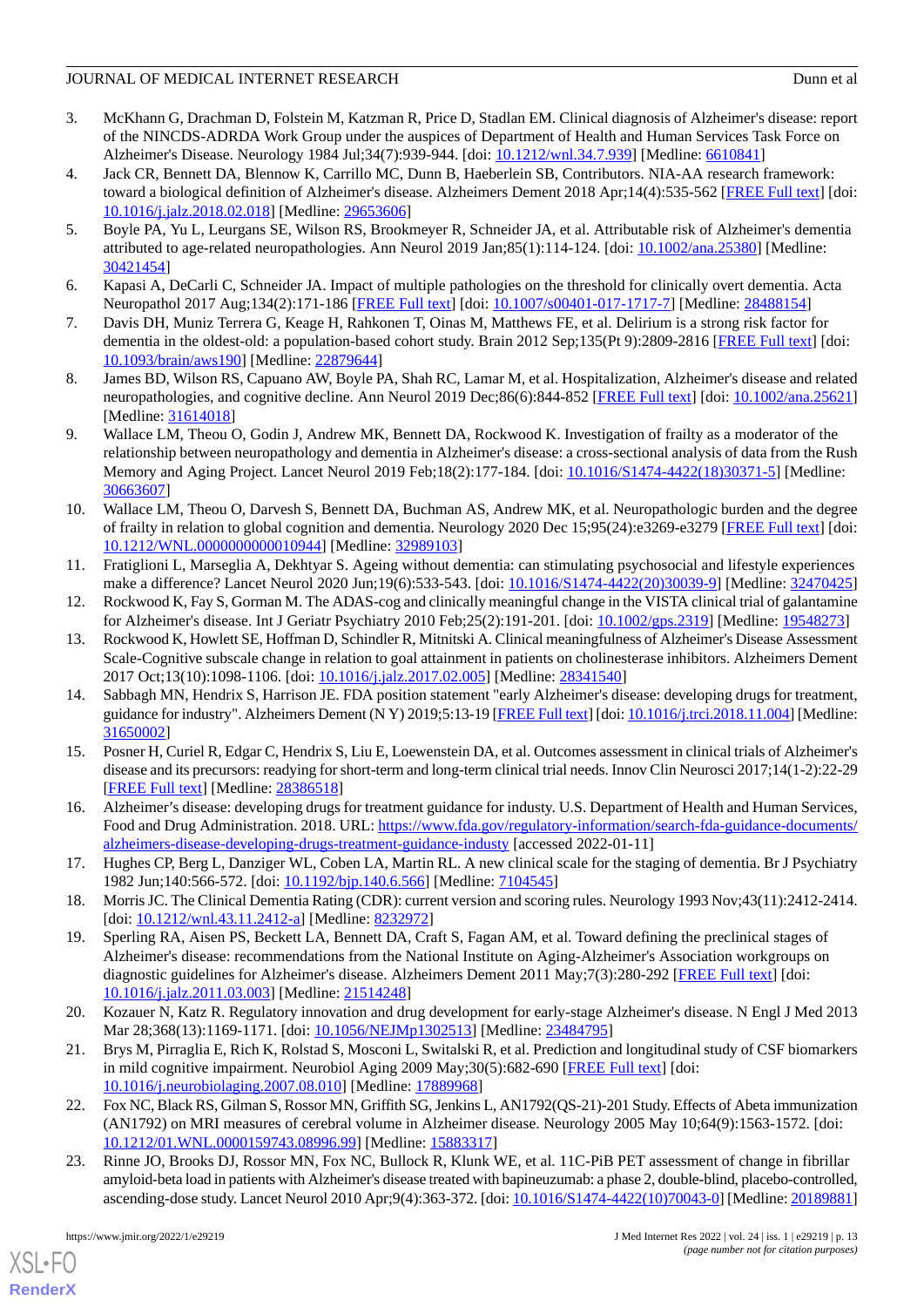- <span id="page-13-0"></span>24. Salloway S, Sperling R, Keren R, Porsteinsson AP, van Dyck CH, Tariot PN, ELND005-AD201 Investigators. A phase 2 randomized trial of ELND005, scyllo-inositol, in mild to moderate Alzheimer disease. Neurology 2011 Sep 27;77(13):1253-1262 [[FREE Full text](http://europepmc.org/abstract/MED/21917766)] [doi: [10.1212/WNL.0b013e3182309fa5](http://dx.doi.org/10.1212/WNL.0b013e3182309fa5)] [Medline: [21917766\]](http://www.ncbi.nlm.nih.gov/entrez/query.fcgi?cmd=Retrieve&db=PubMed&list_uids=21917766&dopt=Abstract)
- <span id="page-13-1"></span>25. Dubois B, Villain N, Frisoni GB, Rabinovici GD, Sabbagh M, Cappa S, et al. Clinical diagnosis of Alzheimer's disease: recommendations of the International Working Group. Lancet Neurol 2021 Jun;20(6):484-496. [doi: [10.1016/S1474-4422\(21\)00066-1\]](http://dx.doi.org/10.1016/S1474-4422(21)00066-1) [Medline: [33933186](http://www.ncbi.nlm.nih.gov/entrez/query.fcgi?cmd=Retrieve&db=PubMed&list_uids=33933186&dopt=Abstract)]
- <span id="page-13-3"></span><span id="page-13-2"></span>26. Bartlett SJ, Barnes T, McIvor RA. Integrating patients into meaningful real-world research. Ann Am Thorac Soc 2014 Feb;11 Suppl 2:S112-S117. [doi: [10.1513/AnnalsATS.201309-327RM](http://dx.doi.org/10.1513/AnnalsATS.201309-327RM)] [Medline: [24559023\]](http://www.ncbi.nlm.nih.gov/entrez/query.fcgi?cmd=Retrieve&db=PubMed&list_uids=24559023&dopt=Abstract)
- <span id="page-13-4"></span>27. Roadmap to patient-focused outcome measurement in clinical trials. U.S. Food and Drug Administration. 2015. URL: <https://www.fda.gov/media/87004/download> [accessed 2022-01-11]
- <span id="page-13-5"></span>28. Morel T, Cano SJ. Measuring what matters to rare disease patients - reflections on the work by the IRDiRC taskforce on patient-centered outcome measures. Orphanet J Rare Dis 2017 Nov 02;12(1):171 [[FREE Full text](https://ojrd.biomedcentral.com/articles/10.1186/s13023-017-0718-x)] [doi: [10.1186/s13023-017-0718-x\]](http://dx.doi.org/10.1186/s13023-017-0718-x) [Medline: [29096663](http://www.ncbi.nlm.nih.gov/entrez/query.fcgi?cmd=Retrieve&db=PubMed&list_uids=29096663&dopt=Abstract)]
- <span id="page-13-6"></span>29. Rockwood K, Graham JE, Fay S, ACADIE Investigators. Goal setting and attainment in Alzheimer's disease patients treated with donepezil. J Neurol Neurosurg Psychiatry 2002 Nov;73(5):500-507 [\[FREE Full text\]](https://jnnp.bmj.com/lookup/pmidlookup?view=long&pmid=12397141) [doi: [10.1136/jnnp.73.5.500\]](http://dx.doi.org/10.1136/jnnp.73.5.500) [Medline: [12397141](http://www.ncbi.nlm.nih.gov/entrez/query.fcgi?cmd=Retrieve&db=PubMed&list_uids=12397141&dopt=Abstract)]
- <span id="page-13-7"></span>30. Rockwood K, Fay S, Song X, MacKnight C, Gorman M, Video-Imaging Synthesis of Treating Alzheimer's Disease (VISTA) Investigators. Attainment of treatment goals by people with Alzheimer's disease receiving galantamine: a randomized controlled trial. CMAJ 2006 Apr 11;174(8):1099-1105 [\[FREE Full text\]](http://www.cmaj.ca/cgi/pmidlookup?view=long&pmid=16554498) [doi: [10.1503/cmaj.051432](http://dx.doi.org/10.1503/cmaj.051432)] [Medline: [16554498](http://www.ncbi.nlm.nih.gov/entrez/query.fcgi?cmd=Retrieve&db=PubMed&list_uids=16554498&dopt=Abstract)]
- <span id="page-13-8"></span>31. Kiresuk TJ, Sherman RE. Goal attainment scaling: a general method for evaluating comprehensive community mental health programs. Community Ment Health J 1968 Dec;4(6):443-453. [doi: [10.1007/BF01530764\]](http://dx.doi.org/10.1007/BF01530764) [Medline: [24185570\]](http://www.ncbi.nlm.nih.gov/entrez/query.fcgi?cmd=Retrieve&db=PubMed&list_uids=24185570&dopt=Abstract)
- <span id="page-13-9"></span>32. Bouwens SF, van Heugten CM, Verhey FR. Review of goal attainment scaling as a useful outcome measure in psychogeriatric patients with cognitive disorders. Dement Geriatr Cogn Disord 2008;26(6):528-540 [[FREE Full text](https://www.karger.com?DOI=10.1159/000178757)] [doi: [10.1159/000178757\]](http://dx.doi.org/10.1159/000178757) [Medline: [19052453\]](http://www.ncbi.nlm.nih.gov/entrez/query.fcgi?cmd=Retrieve&db=PubMed&list_uids=19052453&dopt=Abstract)
- <span id="page-13-11"></span><span id="page-13-10"></span>33. Asp E, Cloutier F, Fay S, Cook C, Robertson ML, Fisk J, et al. Verbal repetition in patients with Alzheimer's disease who receive donepezil. Int J Geriatr Psychiatry 2006 May;21(5):426-431. [doi: [10.1002/gps.1486](http://dx.doi.org/10.1002/gps.1486)] [Medline: [16676290](http://www.ncbi.nlm.nih.gov/entrez/query.fcgi?cmd=Retrieve&db=PubMed&list_uids=16676290&dopt=Abstract)]
- 34. Rockwood K, Fay S, Jarrett P, Asp E. Effect of galantamine on verbal repetition in AD: a secondary analysis of the VISTA trial. Neurology 2007 Apr 03;68(14):1116-1121. [doi: [10.1212/01.wnl.0000258661.61577.b7\]](http://dx.doi.org/10.1212/01.wnl.0000258661.61577.b7) [Medline: [17404193](http://www.ncbi.nlm.nih.gov/entrez/query.fcgi?cmd=Retrieve&db=PubMed&list_uids=17404193&dopt=Abstract)]
- <span id="page-13-12"></span>35. Albert MS, DeKosky ST, Dickson D, Dubois B, Feldman HH, Fox NC, et al. The diagnosis of mild cognitive impairment due to Alzheimer's disease: recommendations from the National Institute on Aging-Alzheimer's Association workgroups on diagnostic guidelines for Alzheimer's disease. Alzheimers Dement 2011 May;7(3):270-279 [[FREE Full text](http://europepmc.org/abstract/MED/21514249)] [doi: [10.1016/j.jalz.2011.03.008](http://dx.doi.org/10.1016/j.jalz.2011.03.008)] [Medline: [21514249\]](http://www.ncbi.nlm.nih.gov/entrez/query.fcgi?cmd=Retrieve&db=PubMed&list_uids=21514249&dopt=Abstract)
- <span id="page-13-14"></span><span id="page-13-13"></span>36. Rockwood K. An individualized approach to tracking and treating Alzheimer's disease. Clin Pharmacol Ther 2010 Oct;88(4):446-449. [doi: [10.1038/clpt.2010.68](http://dx.doi.org/10.1038/clpt.2010.68)] [Medline: [20856240\]](http://www.ncbi.nlm.nih.gov/entrez/query.fcgi?cmd=Retrieve&db=PubMed&list_uids=20856240&dopt=Abstract)
- <span id="page-13-15"></span>37. Rockwood K, Zeng A, Leibman C, Mucha L, Mitnitski A. Validation of an informant-reported web-based data collection to assess dementia symptoms. J Med Internet Res 2012 Mar 12;14(2):e42 [\[FREE Full text\]](https://www.jmir.org/2012/2/e42/) [doi: [10.2196/jmir.1941](http://dx.doi.org/10.2196/jmir.1941)] [Medline: [22411293](http://www.ncbi.nlm.nih.gov/entrez/query.fcgi?cmd=Retrieve&db=PubMed&list_uids=22411293&dopt=Abstract)]
- <span id="page-13-16"></span>38. Rockwood K, Mitnitski A, Richard M, Kurth M, Kesslak P, Abushakra S. Neuropsychiatric symptom clusters targeted for treatment at earlier versus later stages of dementia. Int J Geriatr Psychiatry 2015 Apr;30(4):357-367. [doi: [10.1002/gps.4136](http://dx.doi.org/10.1002/gps.4136)] [Medline: [24798635](http://www.ncbi.nlm.nih.gov/entrez/query.fcgi?cmd=Retrieve&db=PubMed&list_uids=24798635&dopt=Abstract)]
- <span id="page-13-17"></span>39. Reeve E, Molin P, Hui A, Rockwood K. Exploration of verbal repetition in people with dementia using an online symptom-tracking tool. Int Psychogeriatr 2017 Jun;29(6):959-966 [[FREE Full text](http://europepmc.org/abstract/MED/28274302)] [doi: [10.1017/S1041610216002180](http://dx.doi.org/10.1017/S1041610216002180)] [Medline: [28274302](http://www.ncbi.nlm.nih.gov/entrez/query.fcgi?cmd=Retrieve&db=PubMed&list_uids=28274302&dopt=Abstract)]
- <span id="page-13-19"></span><span id="page-13-18"></span>40. McGarrigle L, Howlett SE, Wong H, Stanley J, Rockwood K. Characterizing the symptom of misplacing objects in people with dementia: findings from an online tracking tool. Int Psychogeriatr 2019 Nov;31(11):1635-1641. [doi: [10.1017/S104161021800220X\]](http://dx.doi.org/10.1017/S104161021800220X) [Medline: [30698122](http://www.ncbi.nlm.nih.gov/entrez/query.fcgi?cmd=Retrieve&db=PubMed&list_uids=30698122&dopt=Abstract)]
- <span id="page-13-20"></span>41. Rockwood K, Stanley J, Dunn T, Howlett S. PIH2 development and validation of a patient centered outcome measure for use in dementia drug trials. Value Health 2019 May;22:S183. [doi: [10.1016/j.jval.2019.04.803](http://dx.doi.org/10.1016/j.jval.2019.04.803)]
- <span id="page-13-21"></span>42. Rockwood K, Richard M, Leibman C, Mucha L, Mitnitski A. Staging dementia from symptom profiles on a care partner website. J Med Internet Res 2013 Aug 07;15(8):e145 [\[FREE Full text\]](https://www.jmir.org/2013/8/e145/) [doi: [10.2196/jmir.2461\]](http://dx.doi.org/10.2196/jmir.2461) [Medline: [23924608](http://www.ncbi.nlm.nih.gov/entrez/query.fcgi?cmd=Retrieve&db=PubMed&list_uids=23924608&dopt=Abstract)]
- 43. The Delphi Method: Techniques and Applications. Boston: Addison-Wesley; 1975.
- <span id="page-13-22"></span>44. Shehzad A, Rockwood K, Stanley J, Dunn T, Howlett SE. Use of patient-reported symptoms from an online symptom tracking tool for dementia severity staging: development and validation of a machine learning approach. J Med Internet Res 2020 Nov 11;22(11):e20840 [[FREE Full text](https://www.jmir.org/2020/11/e20840/)] [doi: [10.2196/20840\]](http://dx.doi.org/10.2196/20840) [Medline: [33174853](http://www.ncbi.nlm.nih.gov/entrez/query.fcgi?cmd=Retrieve&db=PubMed&list_uids=33174853&dopt=Abstract)]
- 45. Rockwood JK, Richard M, Garden K, Hominick K, Mitnitski A, Rockwood K. Precipitating and predisposing events and symptoms for admission to assisted living or nursing home care. Can Geriatr J 2014 Mar;17(1):16-21 [[FREE Full text](http://europepmc.org/abstract/MED/24596590)] [doi: [10.5770/cgj.17.93](http://dx.doi.org/10.5770/cgj.17.93)] [Medline: [24596590](http://www.ncbi.nlm.nih.gov/entrez/query.fcgi?cmd=Retrieve&db=PubMed&list_uids=24596590&dopt=Abstract)]
- 46. Bürkner PC, Charpentier E. Modelling monotonic effects of ordinal predictors in Bayesian regression models. Br J Math Stat Psychol 2020 Nov;73(3):420-451. [doi: [10.1111/bmsp.12195\]](http://dx.doi.org/10.1111/bmsp.12195) [Medline: [31943157\]](http://www.ncbi.nlm.nih.gov/entrez/query.fcgi?cmd=Retrieve&db=PubMed&list_uids=31943157&dopt=Abstract)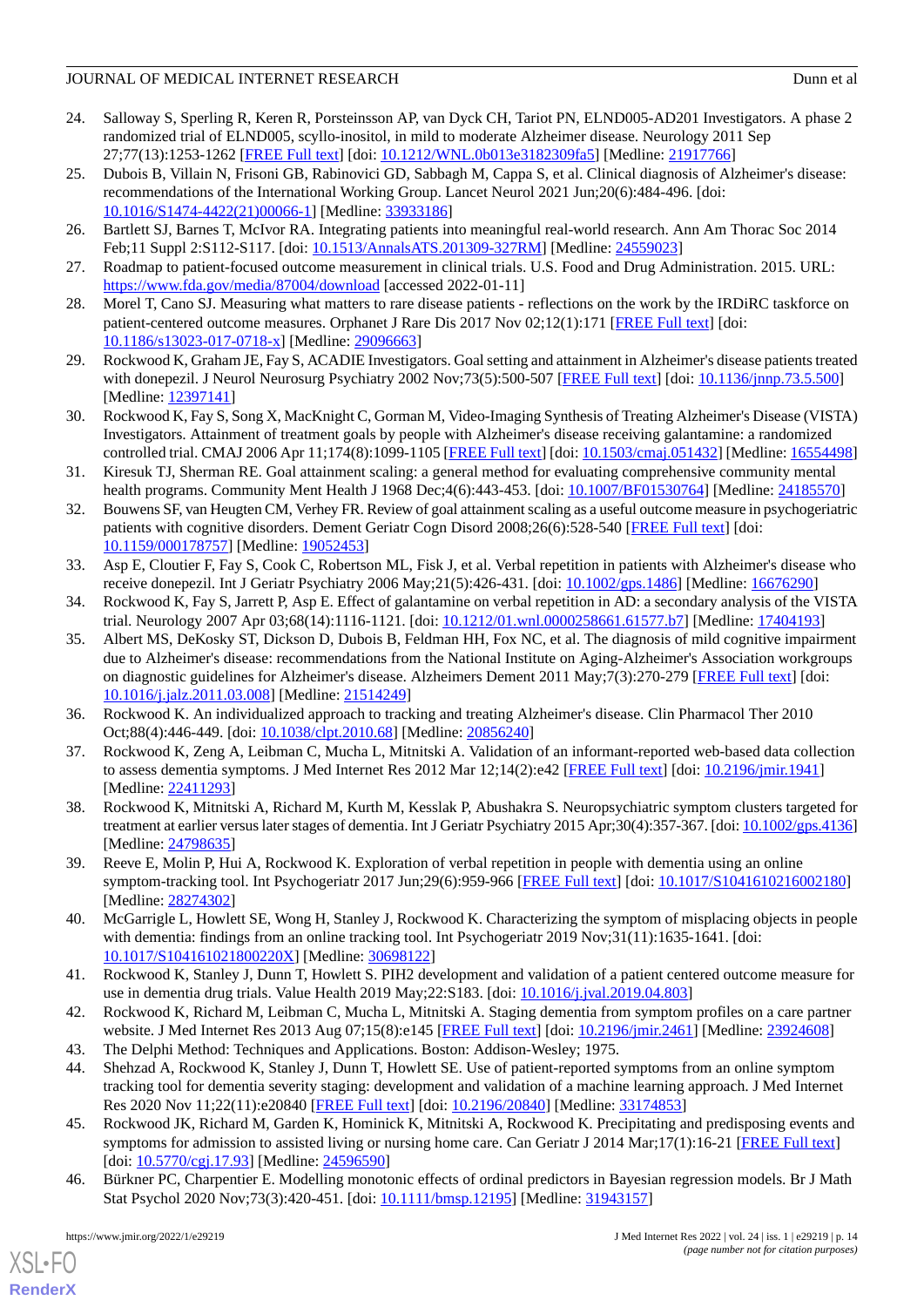- 47. Bürkner P. brms: an R Package for Bayesian multilevel models using Stan. J Stat Softw 2017;80(1):1-28 [\[FREE Full text](https://doi.org/10.18637/jss.v080.i01)]  $[doi: 10.18637/jss.v080.i01]$  $[doi: 10.18637/jss.v080.i01]$  $[doi: 10.18637/jss.v080.i01]$
- <span id="page-14-0"></span>48. Bürkner P. Advanced Bayesian multilevel modeling with the R Package brms. R J 2018;10(1):395-411 [[FREE Full text](https://doi.org/10.32614/RJ-2018-017)]  $[doi: 10.32614/rj-2018-017]$  $[doi: 10.32614/rj-2018-017]$
- <span id="page-14-1"></span>49. Carpenter B, Gelman A, Hoffman M, Lee D, Goodrich B, Betancourt M, et al. Stan: a probabilistic programming language. J Stat Softw 2017;76(1):1-32 [[FREE Full text](https://doi.org/10.18637/jss.v076.i01)] [doi: [10.18637/jss.v076.i01](http://dx.doi.org/10.18637/jss.v076.i01)]
- <span id="page-14-2"></span>50. R: a language and environment for statistical computing. R Foundation for Statistical Computing. 2018. URL: [https://www.](https://www.gbif.org/tool/81287/r-a-language-and-environment-for-statistical-computing) [gbif.org/tool/81287/r-a-language-and-environment-for-statistical-computing](https://www.gbif.org/tool/81287/r-a-language-and-environment-for-statistical-computing) [accessed 2022-01-11]
- <span id="page-14-3"></span>51. Wickham H, Averick M, Bryan J, Chang W, McGowan L, François R, et al. Welcome to the Tidyverse. J Open Sci Softw 2019 Nov;4(43):1686. [doi: [10.21105/joss.01686](http://dx.doi.org/10.21105/joss.01686)]
- <span id="page-14-4"></span>52. Georges J, Jansen S, Jackson J, Meyrieux A, Sadowska A, Selmes M. Alzheimer's disease in real life--the dementia carer's survey. Int J Geriatr Psychiatry 2008 May;23(5):546-551. [doi: [10.1002/gps.1984](http://dx.doi.org/10.1002/gps.1984)] [Medline: [18232054\]](http://www.ncbi.nlm.nih.gov/entrez/query.fcgi?cmd=Retrieve&db=PubMed&list_uids=18232054&dopt=Abstract)
- <span id="page-14-5"></span>53. Tsai C, Hwang W, Lee J, Wang W, Huang L, Huang L, et al. Predictors of caregiver burden in aged caregivers of demented older patients. BMC Geriatr 2021 Jan 14;21(1):59 [\[FREE Full text](https://bmcgeriatr.biomedcentral.com/articles/10.1186/s12877-021-02007-1)] [doi: [10.1186/s12877-021-02007-1\]](http://dx.doi.org/10.1186/s12877-021-02007-1) [Medline: [33446114\]](http://www.ncbi.nlm.nih.gov/entrez/query.fcgi?cmd=Retrieve&db=PubMed&list_uids=33446114&dopt=Abstract)
- <span id="page-14-6"></span>54. Hasegawa N, Hashimoto M, Koyama A, Ishikawa T, Yatabe Y, Honda K, et al. Patient-related factors associated with depressive state in caregivers of patients with dementia at home. J Am Med Dir Assoc 2014 May;15(5):371.e15-371.e18. [doi: [10.1016/j.jamda.2014.02.007](http://dx.doi.org/10.1016/j.jamda.2014.02.007)] [Medline: [24685406](http://www.ncbi.nlm.nih.gov/entrez/query.fcgi?cmd=Retrieve&db=PubMed&list_uids=24685406&dopt=Abstract)]
- <span id="page-14-7"></span>55. Sheehan B. Assessment scales in dementia. Ther Adv Neurol Disord 2012 Nov;5(6):349-358 [[FREE Full text](https://journals.sagepub.com/doi/10.1177/1756285612455733?url_ver=Z39.88-2003&rfr_id=ori:rid:crossref.org&rfr_dat=cr_pub%3dpubmed)] [doi: [10.1177/1756285612455733\]](http://dx.doi.org/10.1177/1756285612455733) [Medline: [23139705\]](http://www.ncbi.nlm.nih.gov/entrez/query.fcgi?cmd=Retrieve&db=PubMed&list_uids=23139705&dopt=Abstract)
- <span id="page-14-8"></span>56. Boateng GO, Neilands TB, Frongillo EA, Melgar-Quiñonez HR, Young SL. Best practices for developing and validating scales for health, social, and behavioral research: a primer. Front Public Health 2018;6:149 [[FREE Full text](https://doi.org/10.3389/fpubh.2018.00149)] [doi: [10.3389/fpubh.2018.00149](http://dx.doi.org/10.3389/fpubh.2018.00149)] [Medline: [29942800\]](http://www.ncbi.nlm.nih.gov/entrez/query.fcgi?cmd=Retrieve&db=PubMed&list_uids=29942800&dopt=Abstract)
- <span id="page-14-9"></span>57. Hwang JP, Tsai SJ, Yang CH, Liu KM, Lirng JF. Repetitive phenomena in dementia. Int J Psychiatry Med 2000;30(2):165-171. [doi: [10.2190/2QDA-YAL3-2E69-PYJW\]](http://dx.doi.org/10.2190/2QDA-YAL3-2E69-PYJW) [Medline: [11001279](http://www.ncbi.nlm.nih.gov/entrez/query.fcgi?cmd=Retrieve&db=PubMed&list_uids=11001279&dopt=Abstract)]
- <span id="page-14-11"></span><span id="page-14-10"></span>58. Moe KE, Vitiello MV, Larsen LH, Prinz PN. Symposium: cognitive processes and sleep disturbances: sleep/wake patterns in Alzheimer's disease: relationships with cognition and function. J Sleep Res 1995 Mar;4(1):15-20 [\[FREE Full text](https://onlinelibrary.wiley.com/resolve/openurl?genre=article&sid=nlm:pubmed&issn=0962-1105&date=1995&volume=4&issue=1&spage=15)] [doi: [10.1111/j.1365-2869.1995.tb00145.x\]](http://dx.doi.org/10.1111/j.1365-2869.1995.tb00145.x) [Medline: [10607136\]](http://www.ncbi.nlm.nih.gov/entrez/query.fcgi?cmd=Retrieve&db=PubMed&list_uids=10607136&dopt=Abstract)
- <span id="page-14-12"></span>59. Beaulieu-Bonneau S, Hudon C. Sleep disturbances in older adults with mild cognitive impairment. Int Psychogeriatr 2009 Aug;21(4):654-666. [doi: [10.1017/S1041610209009120\]](http://dx.doi.org/10.1017/S1041610209009120) [Medline: [19426575](http://www.ncbi.nlm.nih.gov/entrez/query.fcgi?cmd=Retrieve&db=PubMed&list_uids=19426575&dopt=Abstract)]
- <span id="page-14-13"></span>60. Shi L, Chen S, Ma M, Bao Y, Han Y, Wang Y, et al. Sleep disturbances increase the risk of dementia: a systematic review and meta-analysis. Sleep Med Rev 2018 Aug;40:4-16. [doi: [10.1016/j.smrv.2017.06.010\]](http://dx.doi.org/10.1016/j.smrv.2017.06.010) [Medline: [28890168\]](http://www.ncbi.nlm.nih.gov/entrez/query.fcgi?cmd=Retrieve&db=PubMed&list_uids=28890168&dopt=Abstract)
- <span id="page-14-14"></span>61. Minakawa EN, Wada K, Nagai Y. Sleep disturbance as a potential modifiable risk factor for Alzheimer's disease. Int J Mol Sci 2019 Feb 13;20(4):803 [[FREE Full text](https://www.mdpi.com/resolver?pii=ijms20040803)] [doi: [10.3390/ijms20040803](http://dx.doi.org/10.3390/ijms20040803)] [Medline: [30781802\]](http://www.ncbi.nlm.nih.gov/entrez/query.fcgi?cmd=Retrieve&db=PubMed&list_uids=30781802&dopt=Abstract)
- <span id="page-14-15"></span>62. Bianchetti A, Trabucchi M. Behavioural and psychological symptoms of dementia: clinical aspects. Neurosci Res Commun 2005 Nov;35(3):173-183. [doi: [10.1002/nrc.20031\]](http://dx.doi.org/10.1002/nrc.20031)
- <span id="page-14-16"></span>63. Vicini Chilovi B, Conti M, Zanetti M, Mazzù I, Rozzini L, Padovani A. Differential impact of apathy and depression in the development of dementia in mild cognitive impairment patients. Dement Geriatr Cogn Disord 2009;27(4):390-398. [doi: [10.1159/000210045](http://dx.doi.org/10.1159/000210045)] [Medline: [19339777\]](http://www.ncbi.nlm.nih.gov/entrez/query.fcgi?cmd=Retrieve&db=PubMed&list_uids=19339777&dopt=Abstract)
- <span id="page-14-17"></span>64. Cook C, Fay S, Rockwood K. Decreased initiation of usual activities in people with mild-to-moderate Alzheimer's disease: a descriptive analysis from the VISTA clinical trial. Int Psychogeriatr 2008 Oct;20(5):952-963. [doi: [10.1017/S1041610208007230](http://dx.doi.org/10.1017/S1041610208007230)] [Medline: [18405399](http://www.ncbi.nlm.nih.gov/entrez/query.fcgi?cmd=Retrieve&db=PubMed&list_uids=18405399&dopt=Abstract)]
- <span id="page-14-18"></span>65. Bianchetti A, Perotta D, Cravello L, Ranieri P, Trabucchi M. Effectiveness of a specific nutritional supplement on cognitive, behavioral and functional symptoms in mild cognitive impairment and Alzheimer's dementia: caregivers judgments. Results of an observational survey. J Gerontol Geriatrics 2018;66(2):74 [[FREE Full text\]](http://www.jgerontology-geriatrics.com/article/view/109)
- <span id="page-14-19"></span>66. Kivipelto M, Mangialasche F, Ngandu T. Lifestyle interventions to prevent cognitive impairment, dementia and Alzheimer disease. Nat Rev Neurol 2018 Nov;14(11):653-666. [doi: [10.1038/s41582-018-0070-3\]](http://dx.doi.org/10.1038/s41582-018-0070-3) [Medline: [30291317](http://www.ncbi.nlm.nih.gov/entrez/query.fcgi?cmd=Retrieve&db=PubMed&list_uids=30291317&dopt=Abstract)]
- <span id="page-14-20"></span>67. Livingston G, Sommerlad A, Orgeta V, Costafreda SG, Huntley J, Ames D, et al. Dementia prevention, intervention, and care. Lancet 2017 Dec 16;390(10113):2673-2734. [doi: [10.1016/S0140-6736\(17\)31363-6](http://dx.doi.org/10.1016/S0140-6736(17)31363-6)] [Medline: [28735855\]](http://www.ncbi.nlm.nih.gov/entrez/query.fcgi?cmd=Retrieve&db=PubMed&list_uids=28735855&dopt=Abstract)
- <span id="page-14-21"></span>68. Ngandu T, Lehtisalo J, Solomon A, Levälahti E, Ahtiluoto S, Antikainen R, et al. A 2 year multidomain intervention of diet, exercise, cognitive training, and vascular risk monitoring versus control to prevent cognitive decline in at-risk elderly people (FINGER): a randomised controlled trial. Lancet 2015 Jun 06;385(9984):2255-2263. [doi: [10.1016/S0140-6736\(15\)60461-5\]](http://dx.doi.org/10.1016/S0140-6736(15)60461-5) [Medline: [25771249](http://www.ncbi.nlm.nih.gov/entrez/query.fcgi?cmd=Retrieve&db=PubMed&list_uids=25771249&dopt=Abstract)]
- 69. Scheltens P, Kamphuis PJ, Verhey FR, Olde Rikkert MG, Wurtman RJ, Wilkinson D, et al. Efficacy of a medical food in mild Alzheimer's disease: a randomized, controlled trial. Alzheimers Dement 2010 Jan;6(1):1-10.e1. [doi: [10.1016/j.jalz.2009.10.003](http://dx.doi.org/10.1016/j.jalz.2009.10.003)] [Medline: [20129316\]](http://www.ncbi.nlm.nih.gov/entrez/query.fcgi?cmd=Retrieve&db=PubMed&list_uids=20129316&dopt=Abstract)
- 70. Scheltens P, Twisk JW, Blesa R, Scarpini E, von Arnim CA, Bongers A, et al. Efficacy of Souvenaid in mild Alzheimer's disease: results from a randomized, controlled trial. J Alzheimers Dis 2012;31(1):225-236. [doi: [10.3233/JAD-2012-121189\]](http://dx.doi.org/10.3233/JAD-2012-121189) [Medline: [22766770](http://www.ncbi.nlm.nih.gov/entrez/query.fcgi?cmd=Retrieve&db=PubMed&list_uids=22766770&dopt=Abstract)]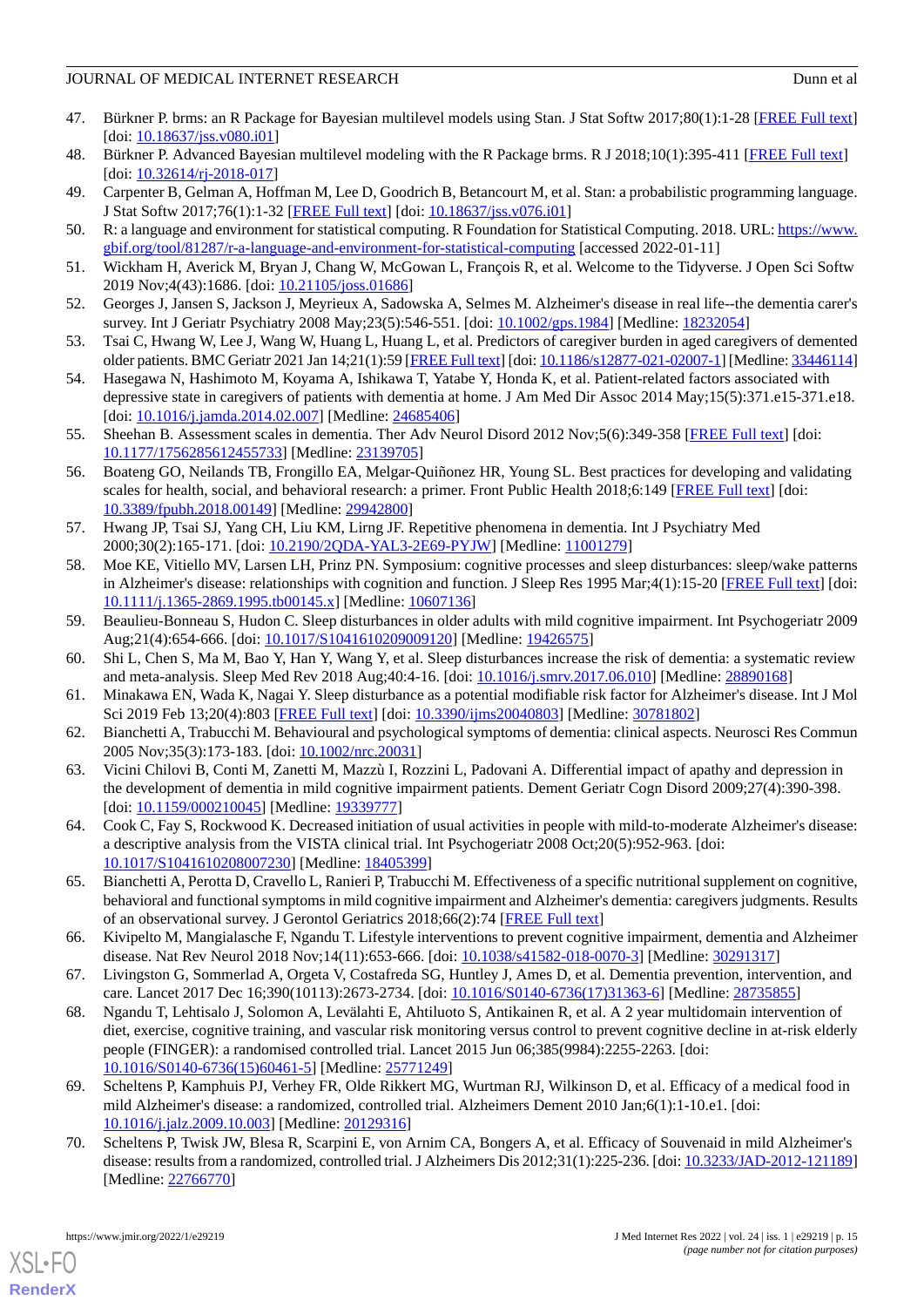- <span id="page-15-0"></span>71. Shah RC, Kamphuis PJ, Leurgans S, Swinkels SH, Sadowsky CH, Bongers A, et al. The S-Connect study: results from a randomized, controlled trial of Souvenaid in mild-to-moderate Alzheimer's disease. Alzheimers Res Ther 2013;5(6):59 [[FREE Full text](https://alzres.biomedcentral.com/articles/10.1186/alzrt224)] [doi: [10.1186/alzrt224\]](http://dx.doi.org/10.1186/alzrt224) [Medline: [24280255](http://www.ncbi.nlm.nih.gov/entrez/query.fcgi?cmd=Retrieve&db=PubMed&list_uids=24280255&dopt=Abstract)]
- <span id="page-15-1"></span>72. Soininen H, Solomon A, Visser PJ, Hendrix SB, Blennow K, Kivipelto M, LipiDiDiet clinical study group. 24-month intervention with a specific multinutrient in people with prodromal Alzheimer's disease (LipiDiDiet): a randomised, double-blind, controlled trial. Lancet Neurol 2017 Dec;16(12):965-975 [[FREE Full text](https://linkinghub.elsevier.com/retrieve/pii/S1474-4422(17)30332-0)] [doi: [10.1016/S1474-4422\(17\)30332-0\]](http://dx.doi.org/10.1016/S1474-4422(17)30332-0) [Medline: [29097166](http://www.ncbi.nlm.nih.gov/entrez/query.fcgi?cmd=Retrieve&db=PubMed&list_uids=29097166&dopt=Abstract)]
- <span id="page-15-3"></span><span id="page-15-2"></span>73. Soininen H, Solomon A, Visser PJ, Hendrix SB, Blennow K, Kivipelto M, LipiDiDiet clinical study group. 36-month LipiDiDiet multinutrient clinical trial in prodromal Alzheimer's disease. Alzheimers Dement 2021 Jan;17(1):29-40 [\[FREE](http://europepmc.org/abstract/MED/32920957) [Full text\]](http://europepmc.org/abstract/MED/32920957) [doi: [10.1002/alz.12172\]](http://dx.doi.org/10.1002/alz.12172) [Medline: [32920957](http://www.ncbi.nlm.nih.gov/entrez/query.fcgi?cmd=Retrieve&db=PubMed&list_uids=32920957&dopt=Abstract)]
- 74. Reuben DB, Tinetti ME. Goal-oriented patient care--an alternative health outcomes paradigm. N Engl J Med 2012 Mar 01;366(9):777-779. [doi: [10.1056/NEJMp1113631\]](http://dx.doi.org/10.1056/NEJMp1113631) [Medline: [22375966\]](http://www.ncbi.nlm.nih.gov/entrez/query.fcgi?cmd=Retrieve&db=PubMed&list_uids=22375966&dopt=Abstract)
- <span id="page-15-4"></span>75. Frank LB. Commentary on "Health economics and the value of therapy in Alzheimer's disease." Report from the Alzheimer's Association Research Roundtable on patient-reported outcomes and dementia research. Alzheimers Dement 2007 Jul;3(3):162-165. [doi: [10.1016/j.jalz.2007.04.383\]](http://dx.doi.org/10.1016/j.jalz.2007.04.383) [Medline: [19595932](http://www.ncbi.nlm.nih.gov/entrez/query.fcgi?cmd=Retrieve&db=PubMed&list_uids=19595932&dopt=Abstract)]
- <span id="page-15-5"></span>76. Forsythe L, Heckert A, Margolis MK, Schrandt S, Frank L. Methods and impact of engagement in research, from theory to practice and back again: early findings from the Patient-Centered Outcomes Research Institute. Qual Life Res 2018 Jan;27(1):17-31 [\[FREE Full text\]](http://europepmc.org/abstract/MED/28500572) [doi: [10.1007/s11136-017-1581-x](http://dx.doi.org/10.1007/s11136-017-1581-x)] [Medline: [28500572\]](http://www.ncbi.nlm.nih.gov/entrez/query.fcgi?cmd=Retrieve&db=PubMed&list_uids=28500572&dopt=Abstract)
- <span id="page-15-6"></span>77. Rockwood K, MacKnight C. Assessing the clinical importance of statistically significant improvement in anti-dementia drug trials. Neuroepidemiology 2001 May;20(2):51-56. [doi: [10.1159/000054761\]](http://dx.doi.org/10.1159/000054761) [Medline: [11359070\]](http://www.ncbi.nlm.nih.gov/entrez/query.fcgi?cmd=Retrieve&db=PubMed&list_uids=11359070&dopt=Abstract)
- <span id="page-15-7"></span>78. Shabbir SH, Sanders AE. Clinical significance in dementia research: a review of the literature. Am J Alzheimers Dis Other Demen 2014 Sep;29(6):492-497 [[FREE Full text](https://journals.sagepub.com/doi/10.1177/1533317514522539?url_ver=Z39.88-2003&rfr_id=ori:rid:crossref.org&rfr_dat=cr_pub%3dpubmed)] [doi: [10.1177/1533317514522539\]](http://dx.doi.org/10.1177/1533317514522539) [Medline: [24526758](http://www.ncbi.nlm.nih.gov/entrez/query.fcgi?cmd=Retrieve&db=PubMed&list_uids=24526758&dopt=Abstract)]
- <span id="page-15-8"></span>79. Spering CC, Hobson V, Lucas JA, Menon CV, Hall JR, O'Bryant SE. Diagnostic accuracy of the MMSE in detecting probable and possible Alzheimer's disease in ethnically diverse highly educated individuals: an analysis of the NACC database. J Gerontol A Biol Sci Med Sci 2012 Aug;67(8):890-896 [\[FREE Full text](http://europepmc.org/abstract/MED/22396476)] [doi: [10.1093/gerona/gls006](http://dx.doi.org/10.1093/gerona/gls006)] [Medline: [22396476](http://www.ncbi.nlm.nih.gov/entrez/query.fcgi?cmd=Retrieve&db=PubMed&list_uids=22396476&dopt=Abstract)]
- <span id="page-15-9"></span>80. Raghavan N, Samtani MN, Farnum M, Yang E, Novak G, Grundman M, Alzheimer's Disease Neuroimaging Initiative. The ADAS-Cog revisited: novel composite scales based on ADAS-Cog to improve efficiency in MCI and early AD trials. Alzheimers Dement 2013 Feb;9(1 Suppl):S21-S31 [\[FREE Full text\]](http://europepmc.org/abstract/MED/23127469) [doi: [10.1016/j.jalz.2012.05.2187](http://dx.doi.org/10.1016/j.jalz.2012.05.2187)] [Medline: [23127469\]](http://www.ncbi.nlm.nih.gov/entrez/query.fcgi?cmd=Retrieve&db=PubMed&list_uids=23127469&dopt=Abstract)
- <span id="page-15-10"></span>81. Jennings LA, Ramirez KD, Hays RD, Wenger NS, Reuben DB. Personalized goal attainment in dementia care: measuring what persons with dementia and their caregivers want. J Am Geriatr Soc 2018 Nov;66(11):2120-2127 [\[FREE Full text\]](http://europepmc.org/abstract/MED/30298901) [doi: [10.1111/jgs.15541](http://dx.doi.org/10.1111/jgs.15541)] [Medline: [30298901](http://www.ncbi.nlm.nih.gov/entrez/query.fcgi?cmd=Retrieve&db=PubMed&list_uids=30298901&dopt=Abstract)]
- 82. Jennings LA, Palimaru A, Corona MG, Cagigas XE, Ramirez KD, Zhao T, et al. Patient and caregiver goals for dementia care. Qual Life Res 2017 Mar;26(3):685-693 [\[FREE Full text\]](http://europepmc.org/abstract/MED/28000094) [doi: [10.1007/s11136-016-1471-7](http://dx.doi.org/10.1007/s11136-016-1471-7)] [Medline: [28000094\]](http://www.ncbi.nlm.nih.gov/entrez/query.fcgi?cmd=Retrieve&db=PubMed&list_uids=28000094&dopt=Abstract)

# **Abbreviations**

**AD:** Alzheimer disease **ADAS-Cog:** Alzheimer Disease Assessment Scale–Cognitive subscale **CDR:** Clinical Dementia Rating **IADL:** instrumental activities of daily living **MCI:** mild cognitive impairment

*Edited by A Mavragani; submitted 08.04.21; peer-reviewed by L McGarrigle, C Kerssens, P Harvey; comments to author 28.06.21; revised version received 13.08.21; accepted 02.12.21; published 27.01.22*

*Please cite as:*

*Dunn T, Howlett SE, Stanojevic S, Shehzad A, Stanley J, Rockwood K Patterns of Symptom Tracking by Caregivers and Patients With Dementia and Mild Cognitive Impairment: Cross-sectional Study J Med Internet Res 2022;24(1):e29219 URL: <https://www.jmir.org/2022/1/e29219> doi: [10.2196/29219](http://dx.doi.org/10.2196/29219) PMID:*

©Taylor Dunn, Susan E Howlett, Sanja Stanojevic, Aaqib Shehzad, Justin Stanley, Kenneth Rockwood. Originally published in the Journal of Medical Internet Research (https://www.jmir.org), 27.01.2022. This is an open-access article distributed under the terms of the Creative Commons Attribution License (https://creativecommons.org/licenses/by/4.0/), which permits unrestricted